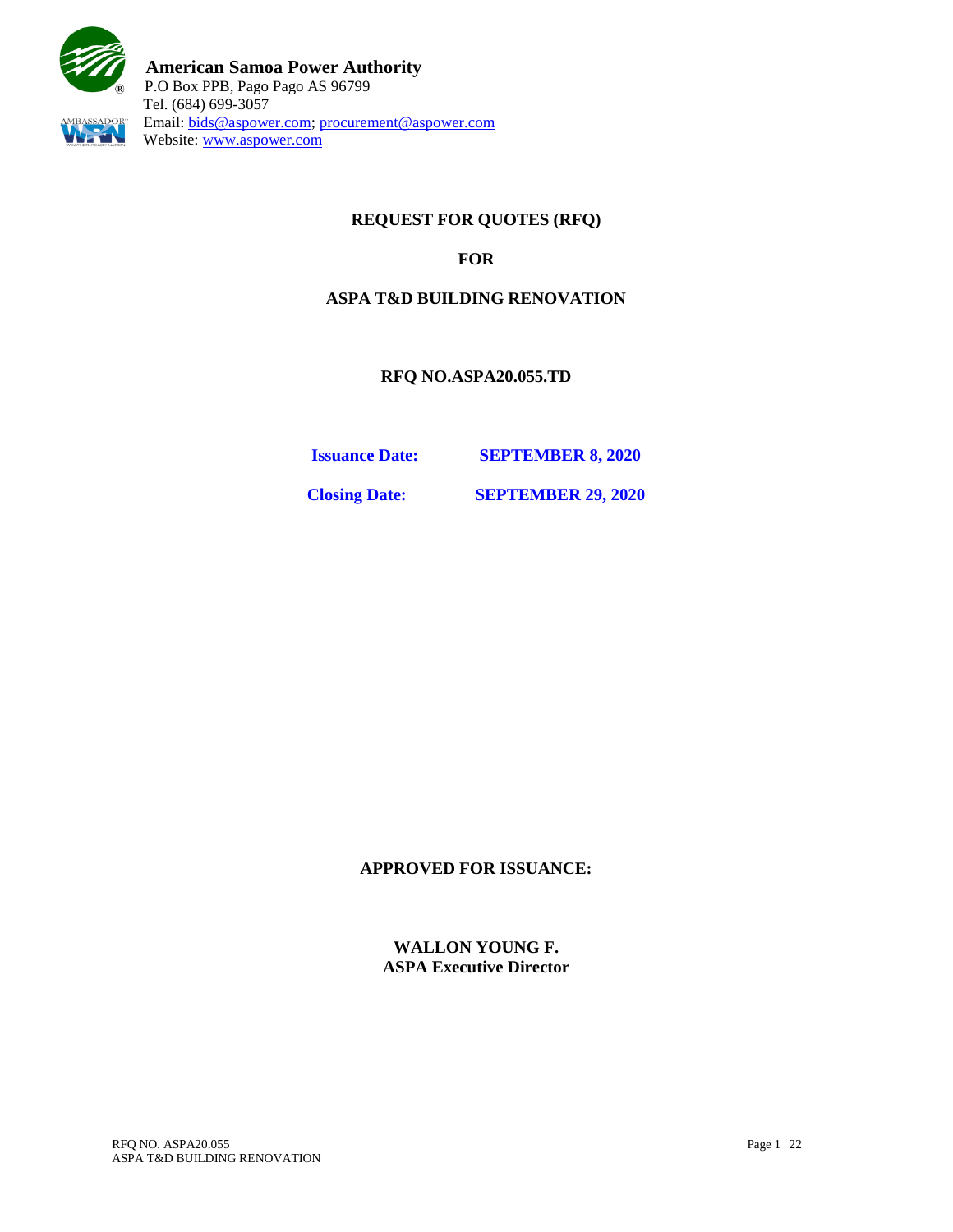# **TABLE OF CONTENTS**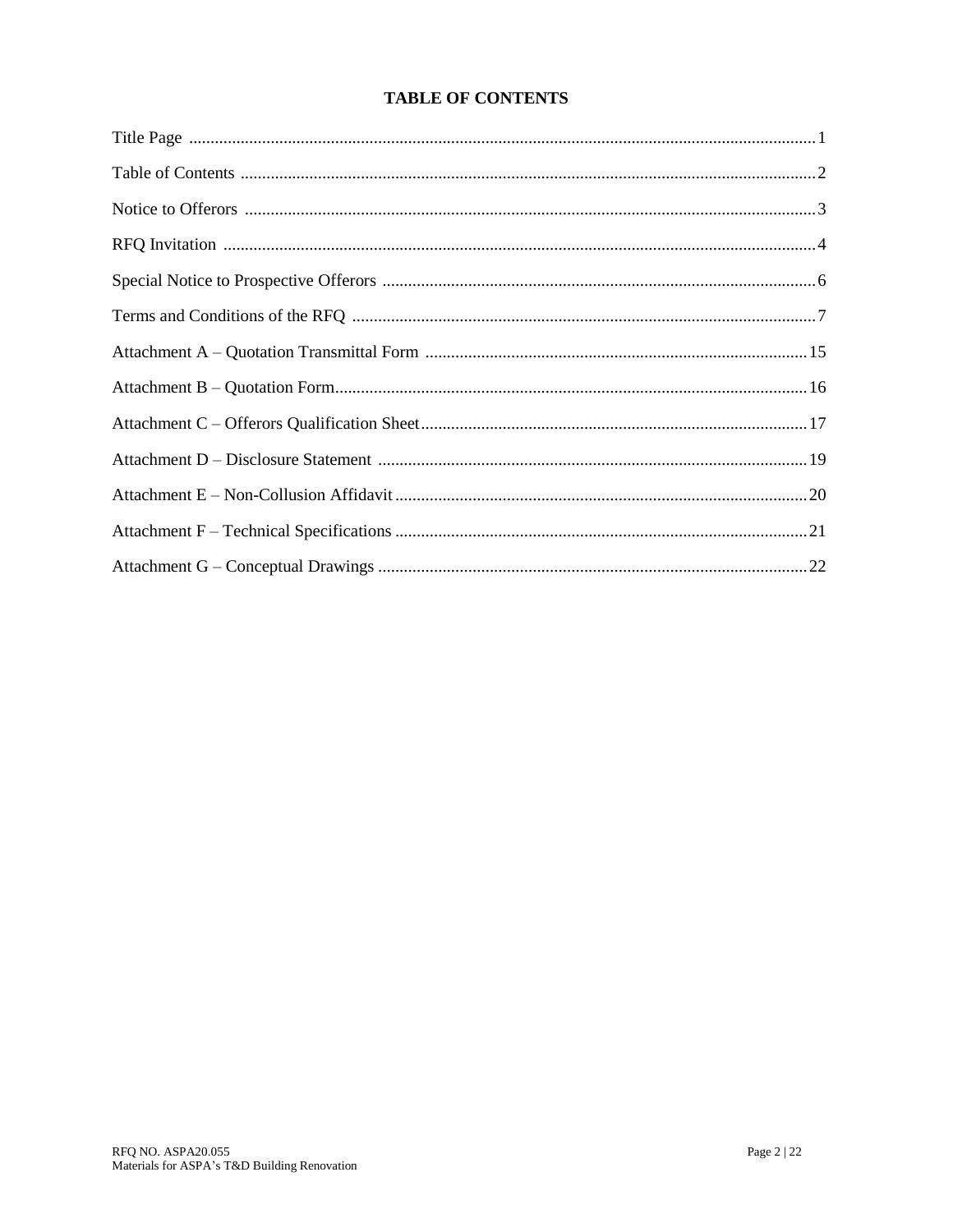#### **NOTICE TO OFFERORS**

| <b>ISSUANCE DATE:</b>     | September 8, 2020                                               |
|---------------------------|-----------------------------------------------------------------|
| RFO NO.                   | ASPA20.055.WHS-TD                                               |
| <b>PROJECT NAME:</b>      | <b>ASPA Transmission &amp; Distribution Building Renovation</b> |
| <b>CLOSING DATE/TIME:</b> | September 29, 2020 at 2:00 pm American Samoa Time               |

The American Samoa Power Authority (ASPA) invites qualified offerors to submit Quotes for materials for its transmission and distribution building renovation.

Scope of Purchase: The complete description of required deliverables is listed in the attached Scope of Purchase Quotation Form

#### Documents:

This Quotation may be viewed online on ASPA Website [www.aspower.com.](http://www.aspower.com/) Offerors may also pick up a complete package at:

ASPA Procurement Office Utu Abe Malae Operations Center Tafuna, American Samoa 96799

For more information about this RFQ, you may contact ASPA:

Renee Leotele Togafau Mata'utia Tel. (684) 699-3057 [renee@aspower.com](mailto:renee@aspower.com)

The American Samoa Power Authority reserves the right to:

- 1. Reject all Quotations and reissue a new or amended RFQ;
- 2. Request additional information from any Offeror submitting a Quotation;
- 3. Negotiate a Contract with the firm selected for award; and
- 4. Waive any non-material violations of rules set up in this RFQ at its sole discretion.

Approved for Issuance: WALLON YOUNG F., Executive Director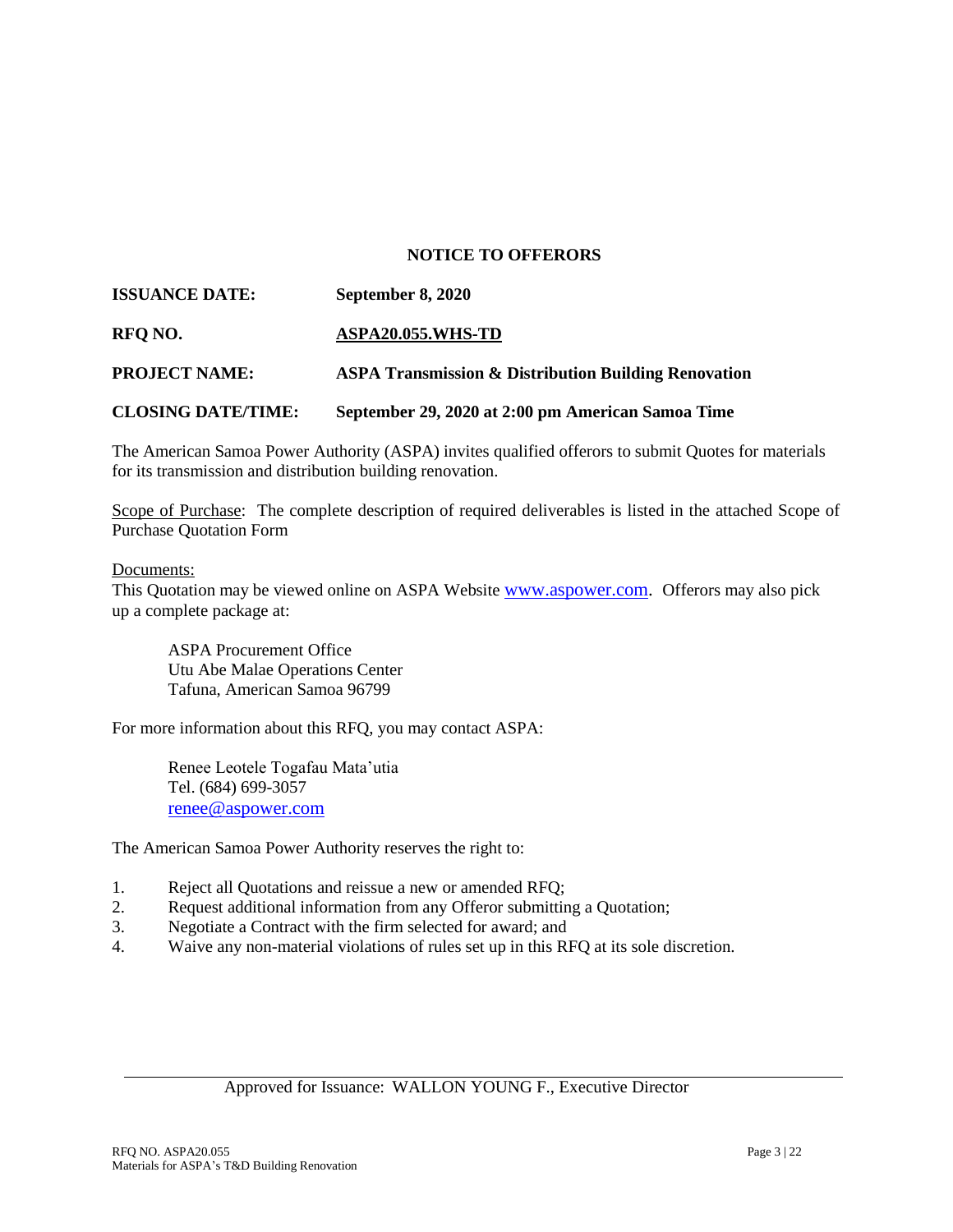

# **QUOTE SOLICITATION**

#### AMERICAN SAMOA POWER AUTHORITY: Procurement Office P.O. BOX PPB PAGO PAGO, AS 96799 (684) 699-3057

**RFQ NO. ASPA20.055.TD**

**ISSUANCE DATE: September 8, 2020 PROJECT NAME: ASPA T&D Building Renovation CLOSING: September 29, 2020 at 2:00PM**

**1)** This Request for Quote shall require an original and one PDF electronic copy to be submitted in a box, or other enclosure. All submittals must be received at ASPA Procurement Office no later than **2:00 p.m. on September 29, 2020**. The envelope or box must be labeled:

> **ASPA Procurement Office Attn: Renee Leotele Togafau Mata'utia P.O. Box PPB, Pago Pago, AS 96799. RFQ NO.ASPA20.055.TD**

### **PROJECT NAME: ASPA T&D BUILDING RENOVATION**

Quotations must be in the actual possession of the Procurement Office at the location indicated, on or prior to the exact date and time indicated above. Final proposal, if sent electronically, must be sent to [renee@aspower.com,](mailto:renee@aspower.com) subject line: "RFQ No. ASPA20.055.TD ASPA T&D BUILDING RENOVATION." Five (5) hard copies are required for all proposals exceeding twenty-five (25) pages.

A copy of this solicitation and any addenda may be obtained from our Internet Website at: [http://www.aspower.com](http://www.aspower.com/) by selecting the Procurement link and the associated solicitation number.

**Late submittals will not be opened or considered and will be determined as non-responsive.**

Any and all inquiries pertaining to the RFQ shall be sent or emailed to the Procurement Manager at [bids@aspower.com](mailto:bids@aspower.com) by **August 15, 2020 at 2:00 pm, local time.**

\*\*\*An Addendum will be issued to address all inquiries soon after.

The prevailing clock shall be ASPA Procurement clock. All Offerors shall provide sufficient written and verifiable information that responds to the requirements set forth herein, the Contract Documents, and in the Scope of Work OR Material Specifications.

**2)** Offerors may submit their Quotations through the following mean:

Electronic File Transfer – The Offeror may submit the Quotation using the electronic mail facility. This will enable the Offerors to upload Quotation file by email attachment. The Quotations must be uploaded before 2:00 PM on September 29, 2020, American Samoa Time.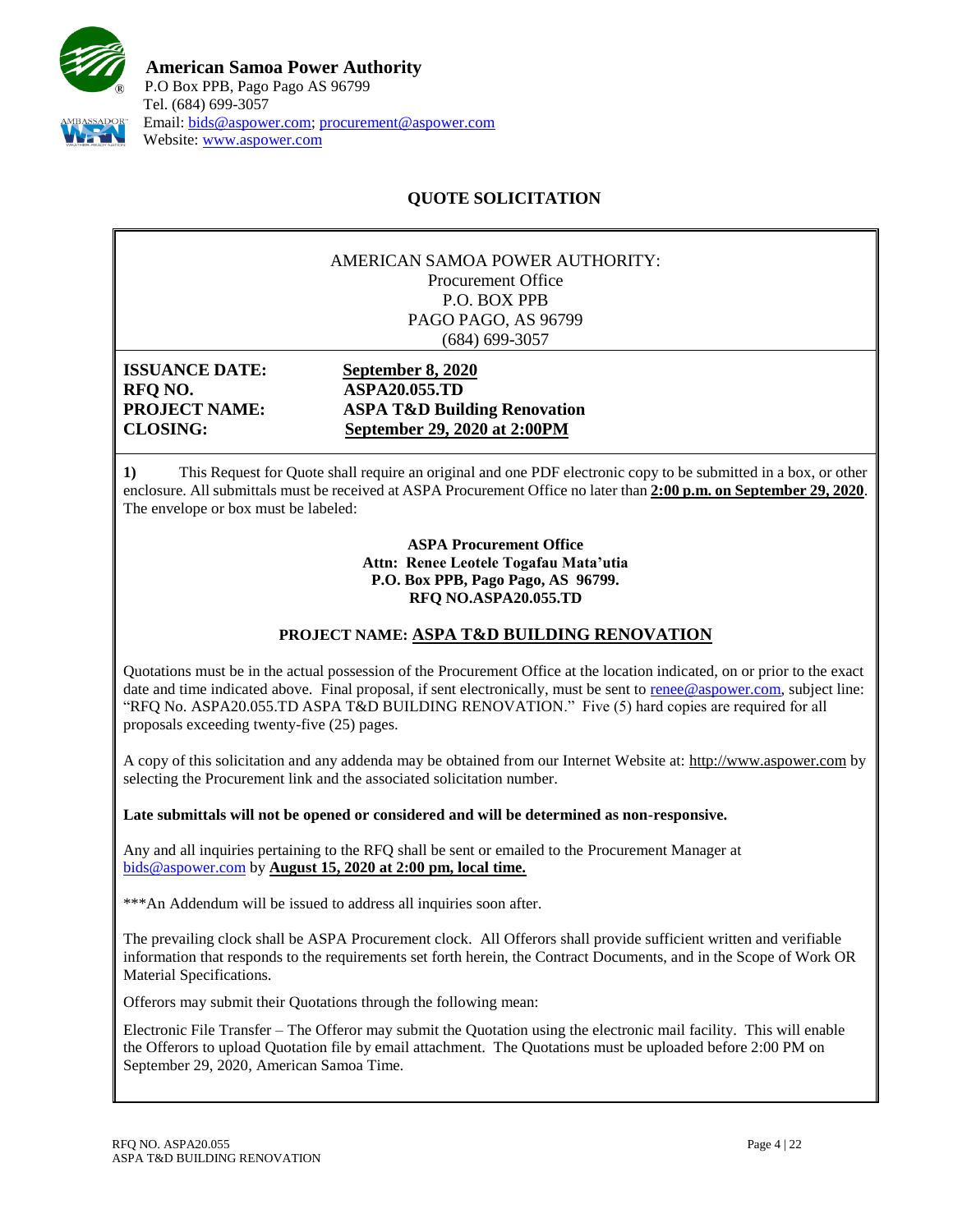NOTICE TO OFFERORS: This Quotation is subject to the attached General Terms and Conditions of the Request for Quotes for:

#### RFQ NO.ASPA20.055.TD ASPA T&D BUILDING RENOVATION

The undersigned offers and agrees to furnish within the time specified, the articles and services at the price stated opposite the respective terms listed on the schedule provided, unless otherwise specified by an Offeror. In consideration of the expense of the American Samoa Power Authority in opening, tabulating, and evaluating this and other Quotations, and other considerations such as the schedule, the undersigned agrees that this Quotation shall remain firm and irrevocable for One Hundred Twenty Day (120) calendar days from the listed Quotation opening date or until a construction services agreement may be jointly enacted between ASPA and the undersigned party.

It is the responsibility of each Offeror before submitting a Quotation to (a) examine the documents contained in the Quotation package thoroughly; (b) visit the site or to otherwise become familiar with local conditions that may in any manner affect cost, progress, or performance of the work; (c) become familiar with federal, territorial, and local laws and ordinances, rules and regulations that may in any manner affect cost, progress, or performance of the work; (d) study and carefully correlate Offeror's observations with the Quotation package documents; and (d) notify ASPA of all conflicts, errors, or discrepancies in the Quotation package documents.

Soliciting or accepting any gift, gratuity, favor, entertainment, kickback or any items of monetary value from any person who has or is seeking to do business with ASPA is prohibited. Any vendor knowing of this type of activity is encouraged to report in confidence to ASPA's legal department so the matter can be dealt with.

SIGNED:\_\_\_\_\_\_\_\_\_\_\_\_\_\_\_\_\_\_\_\_\_\_\_\_\_\_\_\_\_\_\_\_\_\_\_\_\_\_\_\_ DATE\_\_\_\_\_\_\_\_\_\_\_\_\_\_\_\_\_\_\_\_\_\_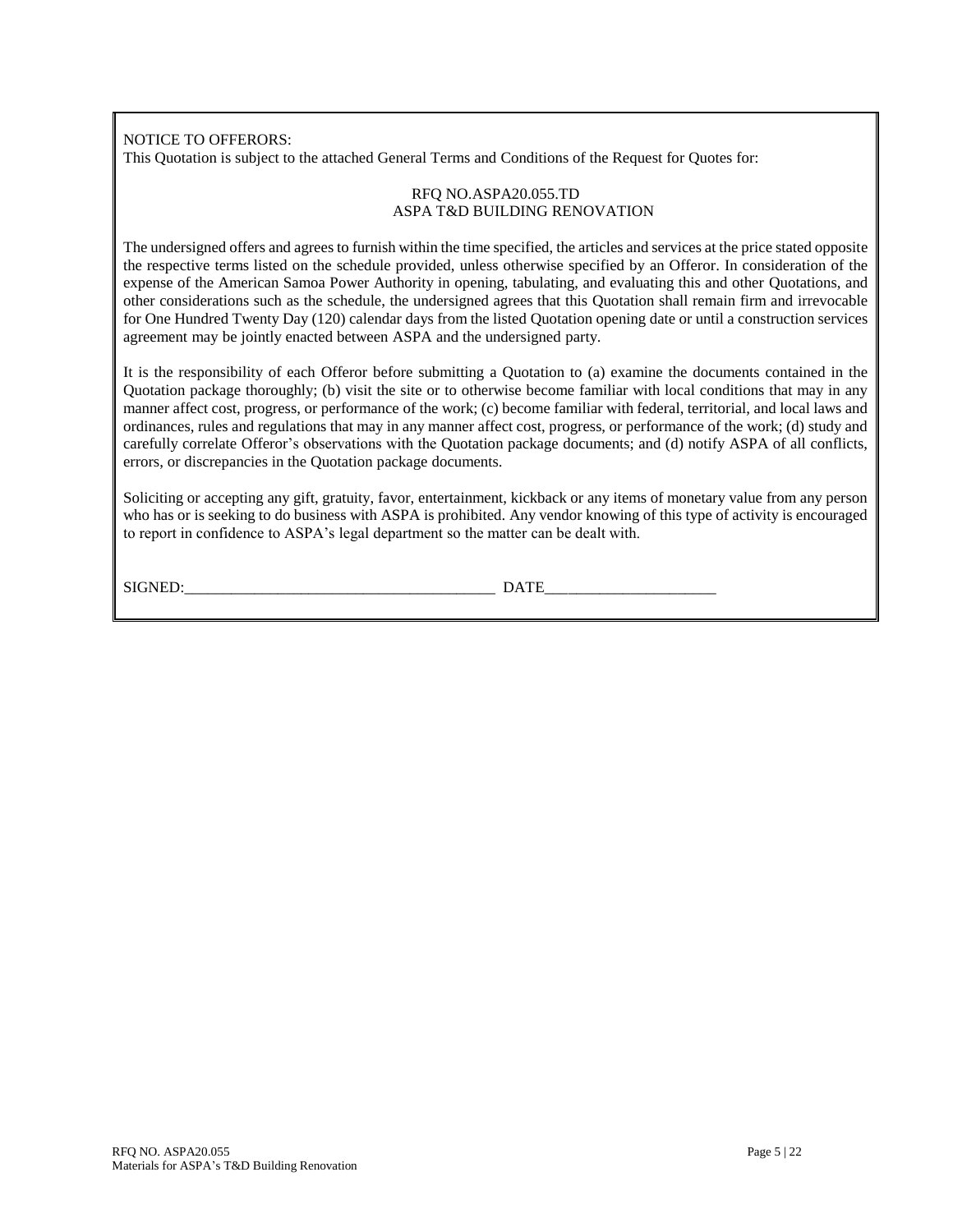

# **SPECIAL NOTICE TO PROSPECTIVE OFFERORS**

Offerors are reminded to read the Sealed Quotation Solicitation Instructions and General Terms and Conditions attached to a Quotation Invitation to ascertain that all of the following requirements (see check boxes) of the Quotation are submitted in the Quotation envelope at the date and time for Quotation opening.

| $\lceil x \rceil$ | $\mathbf{1}$ . | <b>QUOTATION FORMS</b>                                 |  |  |
|-------------------|----------------|--------------------------------------------------------|--|--|
|                   |                | Attachment A: Offeror's Transmittal Form               |  |  |
|                   |                | Attachment B: Offeror's Quote Form                     |  |  |
|                   |                | Attachment C: Offeror's Qualification Sheet            |  |  |
|                   |                | Attachment D: Disclosure Statement                     |  |  |
|                   |                | Attachment E: Non-Collusion Affidavit of Prime Offeror |  |  |

[x] 2. BUSINESS LICENSE

Offerors must submit current business AND current contractor's license as stated below (see General Terms and Condition for more information).

## [x] 3. QUOTATION

The Quotation must include all of the following to be deemed responsive:

- a. The Offeror's quote price for the supply and delivery of all materials listed in the Offeror's Transmittal form
- b. All items as listed above in #1 from Attachments A to E.

This Notice must be signed and returned in the Quotation envelope. Failure to comply with requirements will mean disqualification and rejection of the Quotation.

I, \_\_\_\_\_\_\_\_\_\_\_\_\_\_\_\_\_\_\_\_\_\_\_\_\_\_\_\_, authorized representative of \_\_\_\_\_\_\_\_\_\_\_\_\_\_\_\_\_\_ acknowledge receipt of this special reminder to prospective Offerors together with Quotation Invitation #: RFQ NO.ASPA20.055.TD ASPA T&D BUILDING RENOVATION, this date of \_\_\_\_\_\_\_\_\_\_\_\_\_\_\_\_\_\_\_, 2020.

Offeror's Representative's Signature

\_\_\_\_\_\_\_\_\_\_\_\_\_\_\_\_\_\_\_\_\_\_\_\_\_\_\_\_\_\_\_\_\_\_\_\_\_\_\_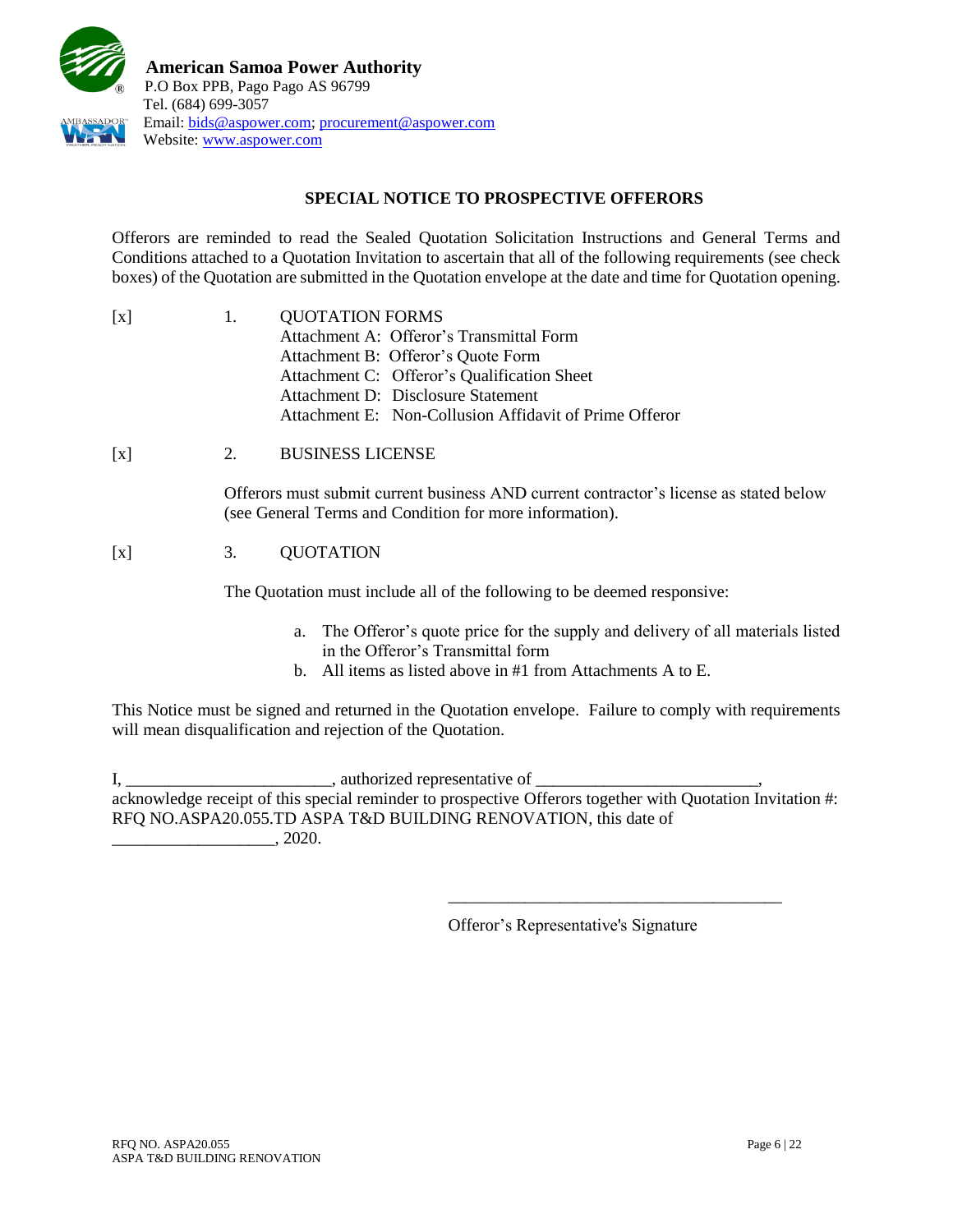# **TERMS AND CONDITIONS OF THE REQUEST FOR QUOTATIONS**

## (SUPPLY CONTRACTS)

### **1. QUOTATION PREPARATION INSTRUCTION**

The quote must contain two (2) parts. Offerors shall prepare their Quotes in detail accordingly.

- 1. Quote Price. Offerors must set forth the rate for each item as stated on the Bid Form.
- 2. Warranty Description. Include any extended warranties.

### **2. SCOPE OF WORK**

These specifications are intended to describe the *minimum* requirements for the Supply and Delivery of Overhead Hardware Inventory Materials

Products must include a separate written description of the manufacturer's warranty with explicit instruction as to how warranty repairs/returns will be handled. Additional supplier/distributor warranties shall be accepted and considered in the awarding of points.

The complete description of required deliverables is listed in Attachment B.

### **3. PRE-BID QUESTIONS/CLARIFICATIONS**

Any pre-bid Questions/Clarifications shall be submitted to [bids@aspower.com](mailto:bids@aspower.com)  $\&$ [procurement@aspower.com](mailto:procurement@aspower.com) or hard copy, delivered to the ASPA Procurement Office no later than **2:00PM on August 15, 2020**. ASPA shall issue addenda to address any questions and/or clarifications as necessary.

### **4. QUALIFICATION OF OFFERORS**

ASPA may make such investigations as it deems necessary to determine the ability of the Offeror to perform the work, and/or supply materials, and the offeror shall furnish such information and data for this purpose as ASPA may request, or the Offeror will be deemed non-responsive. The Offeror shall submit at least that information required by the section entitled "Offeror's Qualification Sheet" or Attachment C.

### **5. MULTIPLE QUOTES: COLLUSION**

If any one party submits more than one quote or a quote in the name of its clerk, partner or other persons, all quotes submitted by said party may be rejected by ASPA. This shall not prevent an Offeror from submitting alternate quotes when called for. A party who proposed prices on materials is not thereby disqualified from quoting prices to other offerors or from submitting a quote directly to ASPA. If ASPA believes that collusion exists among any offeror, none of the participants in such collusion shall be considered. Quotes in which the contract prices are unbalanced or unrealistic may be rejected at ASPA's sole discretion.

## **6. OFFEROR'S UNDERSTANDING**

Each Offeror must understand and acknowledge the conditions relating to the execution of the work and it is assumed that it will make itself thoroughly familiar with all of the Contract Documents prior to execution of the written contract. Offeror shall comply with federal and territorial statutes and ordinances relative to the executing of the work. This requirement includes, but is not limited to, applicable regulations concerning protection of public and employee safety and health, environmental protection. historic preservation, the protection of natural resources, fire protection, burning and non-burning requirements, permits, fees, and similar subjects.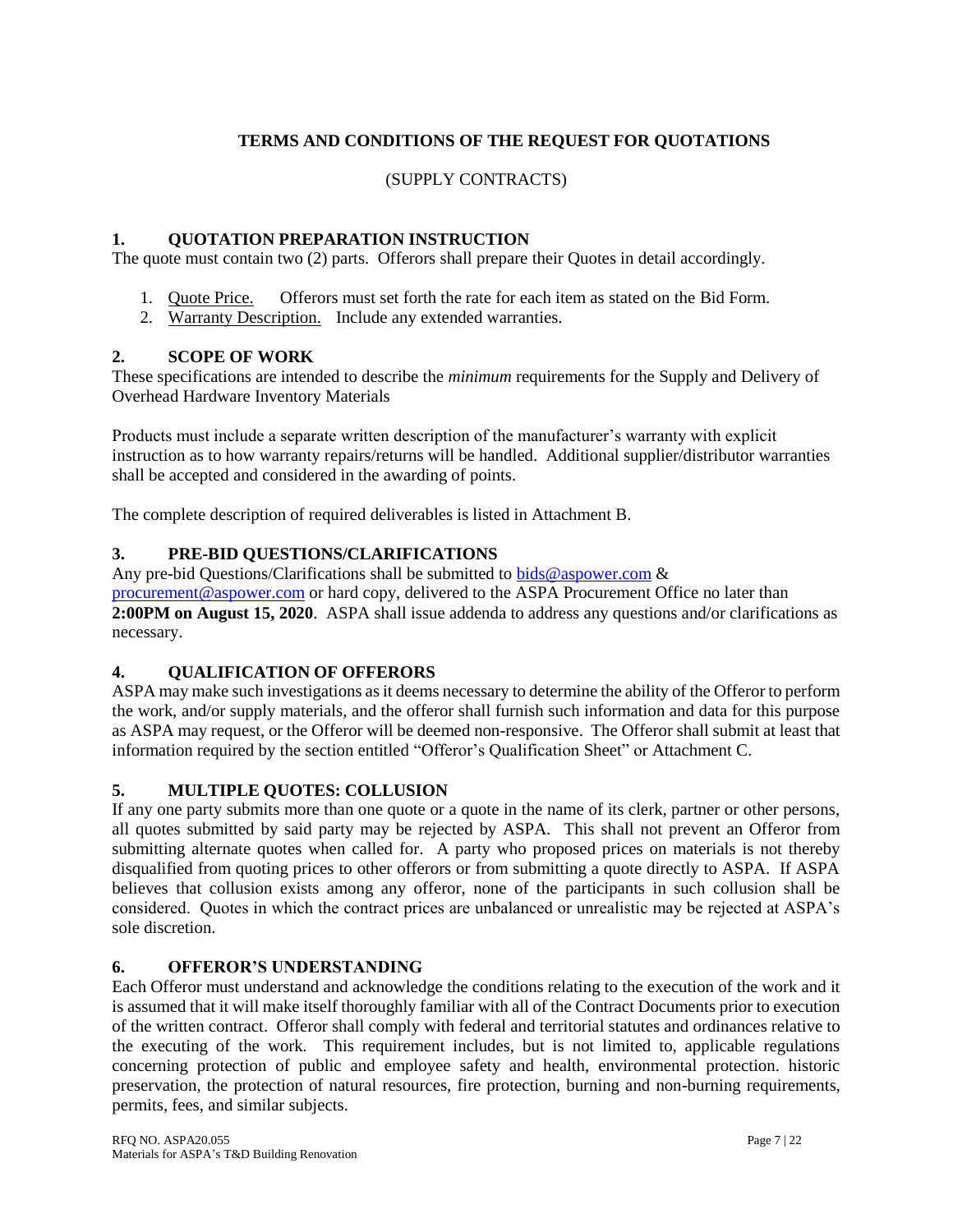## **7. SUBMISSION OF QUOTES**

All blank spaces in the quote form must be completed in ink. Offerors are required to submit quotes using the Bid Form in Excel. Prices quoted shall be in United States currency in both words and figures where required. No changes shall be made in the phraseology of the forms. Written amounts shall govern in cases of discrepancy between the amounts stated in writing and the amounts stated in figures. In case of discrepancy between unit prices and totals, unit prices will prevail. Any quote shall be deemed informal which contains omissions, erasure, alterations or additions of any kind, or prices uncalled for, or in which any of the prices are obviously unbalanced, or which in any manner shall fail to conform to the conditions of the Notice to Offerors. The Offeror shall sign the quote in the space provided. If the Offeror is a corporation, the legal name of the corporation shall be set for the above, together with the signature of the officer or offices authorized to sign Contracts on behalf of the corporation. The typewritten name shall be inserted with each signature of the partner or partners authorized to sign Contracts on behalf o the partnership. If signature is by an agent, other than an officer of a corporation or a member of a partnership, a notarized power-of-attorney must be on file with ASPA prior to the opening of Quotes, or submitted with the quote, otherwise the quote will be regarded as not properly authorized.

### **8. ATTACHMENTS**

- Attachment A: Offeror's Transmittal Form
- Attachment B: Technical Specifications for Materials & Quotation Form
- Attachment C: Offeror's Qualifications Sheet
- Attachment D: Disclosure Statements
- Attachment E: Non-Collusion Affidavit of Prime Offeror

### **9. REJECTION OF QUOTES**

ASPA may, after opening but prior to award and within the time specified for acceptance, reject any or all quotes, or the quote for any one or more commodities or contracted services included in the proposed contract, when the public interest will be served thereby.

# **10. AMERICAN SAMOA LICENSES, PERMITS, TAXES & IMPORT DUTIES**

The successful Offeror(s) shall be cognizant of and comply with all American Sāmoa Government (ASG) laws and ordinances pertaining to licenses, permits, tax structure and import duties.

## **11. SUCCESSFUL OFFEROR(S) LICENSE**

Offerors from off-island shall be licensed in accordance with the provisions of its state and country and shall be skilled and regularly engaged in the general type and size of work called for under this RFQ. All offerors shall have an American Sāmoa Business license prior to execution of contract.

## **12. WITHDRAWAL OF QUOTE**

Any quote may be withdrawn prior to the scheduled time for the opening of quotes by notifying ASPA in a written request. No quote may be withdrawn after the time schedule for opening of quotes.

## **13. OPENINGS & COMPARISON OF QUOTES**

In accordance with ASPA Procurement Rule § 3-110, quotes will be opened and recorded as part of the record for the Source Evaluation Board (SEB). Unless the Procurement Manager determines that satisfactory evidence exists that a "mistake" has been made, as set forth in Procurement Rule § 3-114, Offerors will not be permitted to revise their Quotations after Quotation opening.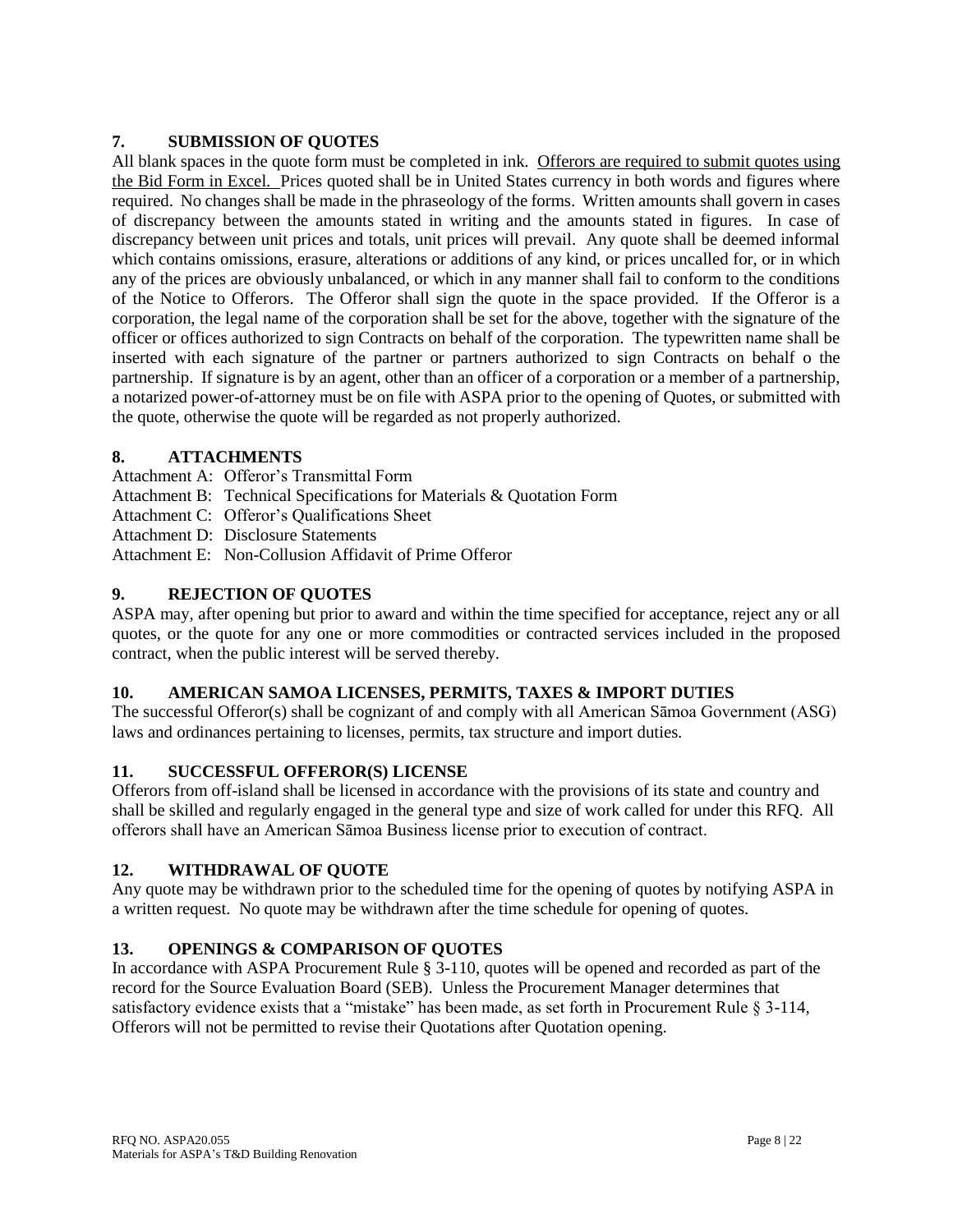## **14. EVALUATION CRITERIA**

These criteria will be used by the SEB to evaluate quotes:

| $\vert$ 0-30 points | Quality of materials provided              |
|---------------------|--------------------------------------------|
| $\vert$ 0-30 points | Shipping and Lead Time Delivery            |
| $0-40$ points       | Inventory prices, per unit or per grouping |
| 100 points          | Total (best possible score)                |

ASPA reserves the right to award by item, groups of items, sections or total quote, whichever is in the best interest of ASPA. ASPA may reject any quote, in whole or in part, or reject all quotes if it determines that the lowest quote exceeds the funds available for purchase, or if the lowest quotes is considered in excess of current reasonable market prices.

### **15. PAYMENT**

Net 30 days upon receipt of materials. Pre-payment is not acceptable.

ASPA will not pay any penalties or late fees.

### **16. BILL OF SALE**

Successful Offeror(s) shall render Bill(s) of Sale for each item delivered under this solicitation. Failure to comply with this requirement will result in rejection of delivery. The Bill(s) of Sale must accompany the items delivered but will not be considered as an invoice for payment. Supplier shall bill ASPA in accordance with billing instructions as indicated on the Purchase Order.

## **17. MANUFACTURER'S CERTIFICATE**

Successful Offeror(s) are required, upon delivery of any item under this solicitation, to furnish a certificate from the manufacturer indicating the goods meets the specifications. Failure to comply with this request will result in rejection of delivery.

### **18. TIED QUOTES**

If one or more offerors quote the same unit price or total amount, whether in whole or in part, the Acting Procurement Supervisor shall have the authority to award the quote to any one of the offerors based on scoring on other criteria, or by drawing lots in public, at ASPA's sole discretion. The Acting Procurement Supervisor also has the authority to reject all such quotes.

### **19. BRAND NAMES**

Any reference in the solicitation to a manufacturer's brand name or number is due solely to ASPA's lack of a satisfactory specification for the commodity's description. Such reference is intended to be descriptive, but not restrict, and is intended to be included for the sole purpose of indicating to prospective offerors a description of the article or services that will be satisfactory. Quotes on comparable items will be considered, provided the offeror clearly states in its quote the exact item it is offering and how it differs from ASPA's specification and/or description.

### **20. INSPECTION**

All supplies, materials, equipment, or services delivered under the Purchase Order shall be subjected to the inspection and/or test conducted by ASPA at destination. If in any case the supplies, materials, equipment or services are found to be defective in material, workmanship, performance, or otherwise do not conform to the specifications, then ASPA shall have the right to reject the items or require they be corrected at no additional cost to ASPA. The number of days required for correction will be determined by ASPA.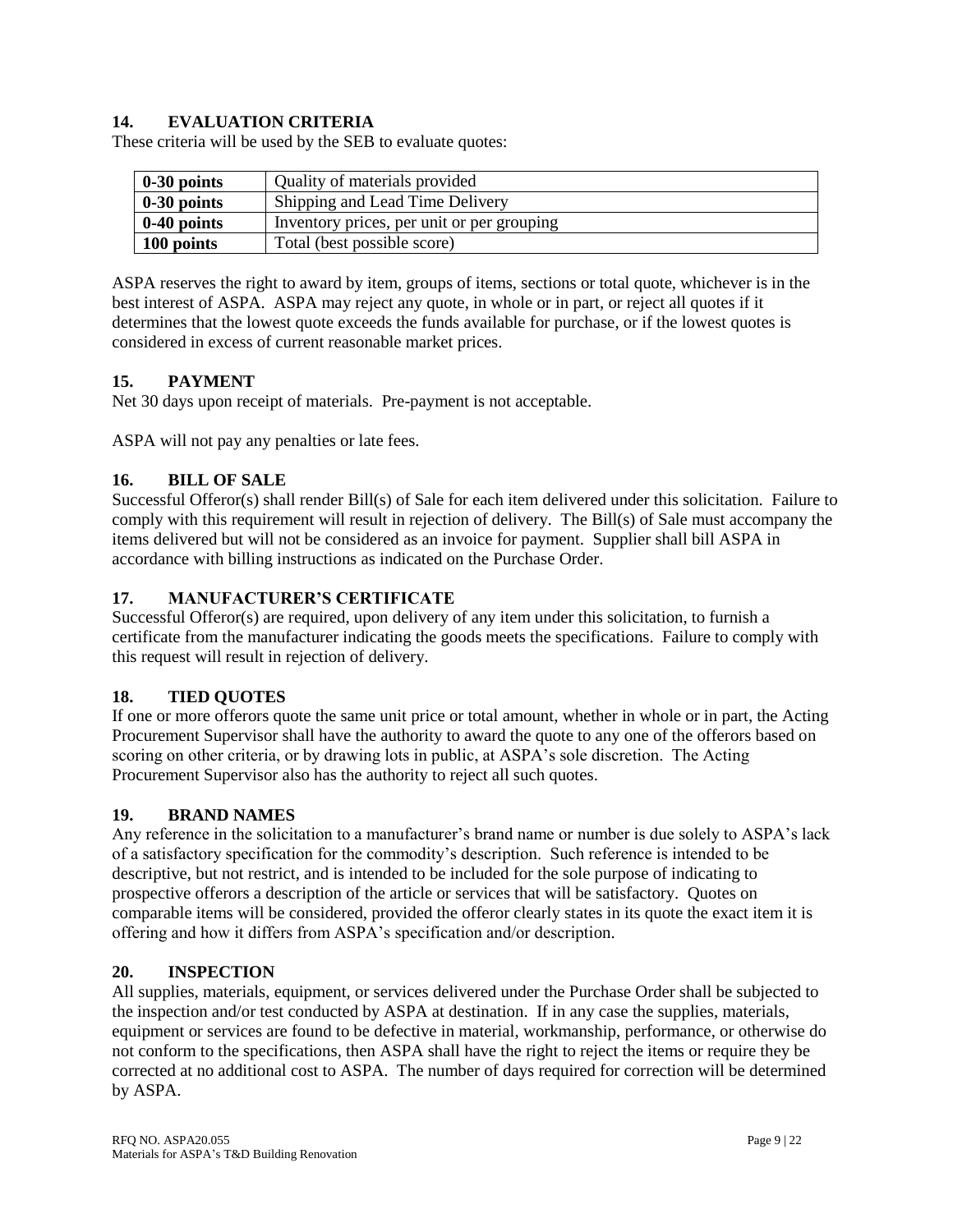### **21. SELLER'S INVOICE(S)**

Invoices shall be prepared and submitted (one copy shall be marked "original") unless otherwise specified. Invoices shall be "certified true and correct" and shall contain the following information:

- Purchase Order Number
- Item Numbers
- Description of supplies or services
- Sizes
- **Quantities**
- Unit Prices
- Shipping & Handling Insurance
- Extended total
- Other Non-product costs associated with the order

Bill of Lading number and weight of shipment will be shown for shipments made on government bill of ladings.

### **22. JUSTIFICATION OF DELAY**

If the Offeror is not able to meet the specified pick-up and/or delivery date, it is required to notify the Warehouse Manager of such delay. Notification shall be in writing and shall be received by the Warehouse Manager at least twenty-four (24) hours before the specified delivery date. Notification of delay shall include an explanation of the causes of the reason for the delay including statement(s) from supplier or shipping company causing the delay. ASPA reserves the right to reject delay justification if, in the opinion of the Warehouse Manager such justification is not adequate.

### **23. BASIS OF AWARD**

A Source Evaluation Board (SEB) will evaluate quotes. The Executive Director, based on recommendations by the Procurement Manager, shall approve SEB members. Submission of a quote shall constitute a waiver of any challenge or dispute of SEB members, as well as the choice of methodology set forth on the SEB score sheets. The award will be made by ASPA in accordance with the evaluation criteria set forth on the SEB score sheets. The award will be made by ASPA in accordance with the evaluation criteria set forth herein and with ASPA's procurement rules. A determination shall be made by the SEB of those responsible offeror(s) whose quote(s) are determined to have a reasonable chance of being selected for award. These discussions shall only be conducted for obtaining clarification from the offeror(s) on its quote(s) to ensure full understanding of and responsiveness to the RFQ requirements. Discussions shall be conducted individually with each offeror and care shall be exercised to ensure that no information derived from competing quotes is disclosed. All offerors with whom discussion are conducted shall be accorded an opportunity to revise their quotes in response to specific quotes will be evaluated by a Source Evaluation Board (SEB).

Award is made to the lowest *responsive, responsible* Offeror providing the best value to the American Samoa Power Authority. The results of the SEB will be documented, and a written recommendation by the SEB will be sent to the Procurement Manager. The Procurement Manager, upon receiving the SEB's recommendation, shall forward to the Executive Director and/or to the Board of Directors for final approval. ASPA reserves the right to make the award to the offeror(s) that submit a quote which meets the requirements set forth herein and is in the best interest of ASPA after taking into consideration the aforementioned factors. ASPA reserves the right to select portions of a quote, or to reject any and all quotes.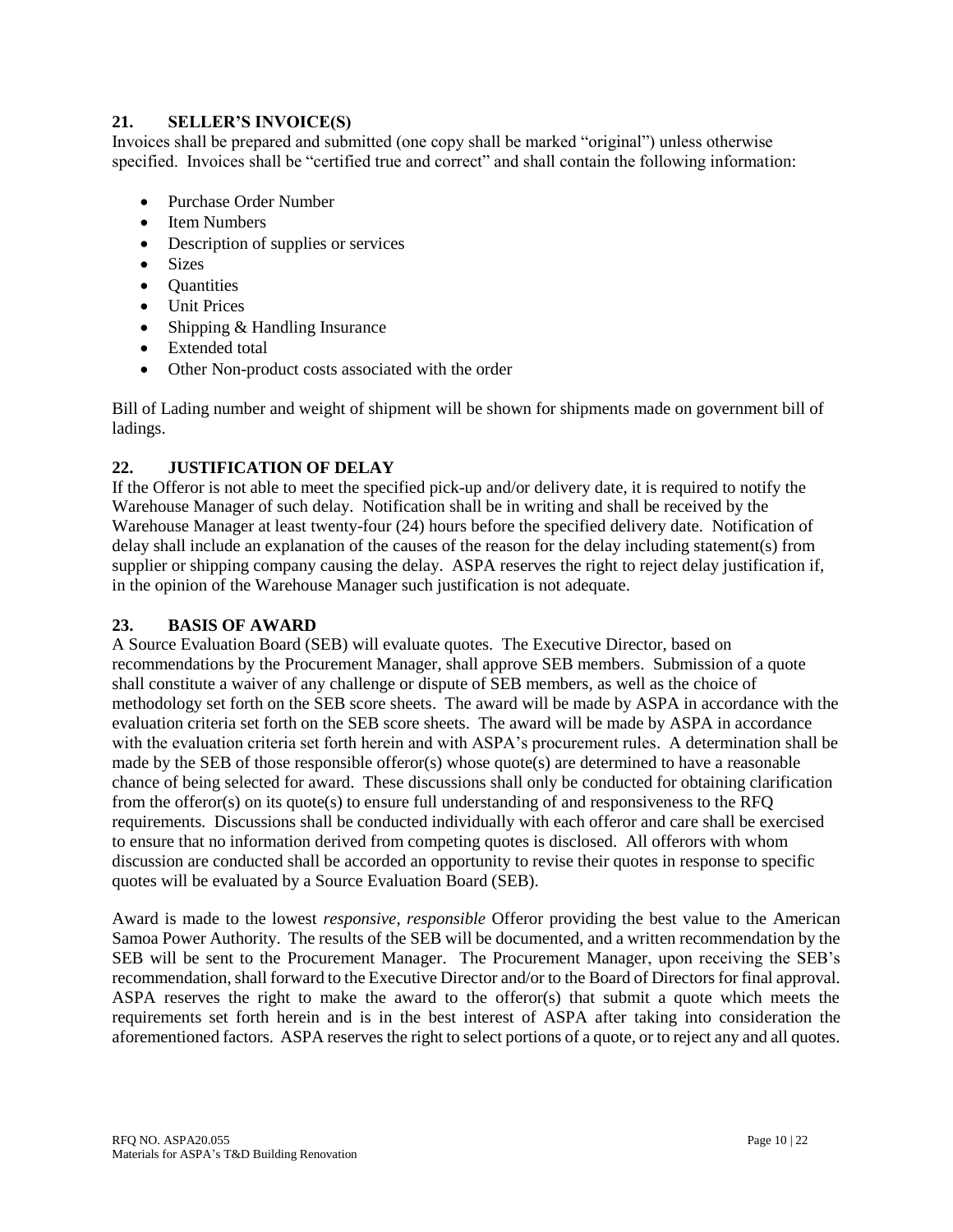### **24. INSURANCE**

The successful offeror(s) shall obtain the insurance coverage designated herein and pay all costs associated therewith. Such insurance shall be for the coverage of the shipment of materials to ASPA Tafuna Warehouse.

### **25. COMPLIANCE WITH LAWS**

Offerors who are awarded a contract under this solicitation shall comply with the applicable standards, provisions and stipulations of all pertinent Federal and/or local laws, rules and regulations relative to the performance of this contract and the furnishing of goods.

### **26. OFFEROR'S QUALIFICATION DATA**

It is the intention of ASPA to award a contract only to the Contractor who is able to furnish satisfactory evidence that it has the requisite experience and ability and that it has sufficient capital, facilities and plant to enable it to perform the work successfully and promptly and to complete it within the term set forth in the contract. Each Offeror shall submit as part of the total Quotation package, the following information:

- 1. Name of organization;
- 2. Address and phone number of home office, principal place of business and locations and contact information for any branch offices;
- 3. Type of business structure, e.g., corporation, partnership, joint venture, proprietorship;
- 4. Place of organization or state of incorporation;
- 5. Names and addresses for all owners for businesses other than corporations;

*For corporations,* list the names and addresses of directors, officers and stockholders with twenty percent (20%) ownership interest or greater;

Places, including individual states and territories of the United States, where registered as a foreign corporation;

- 1. Name of awarding agency or owner for which work was performed;
- 2. Dates of performance;
- 3. Whether performance was completed within the specified time under the contract and, if not, why; and
- 4. The names and addresses of three references, at least one of which should be a bank or other lending institution, governmental agency or bonding company.

All Quotation prices are to include delivery to the place designated by ASPA which shall be CIF Pago Pago. No charges for delivery, parcel post, packing, cartage, insurance, license fees, or for any other purpose will be paid by ASPA.

### **27. DELIVERY AND REMEDIES FOR DEFAULT**

All items covered by this contract shall be subject to inspection and acceptance at destination. Any material found to be damaged, as well as broken seals on packages or unmarked packages shall be removed and replaced by the Contractor at no cost to ASPA.

In the event any item furnished by the Contractor in performance of the contract should fail to comply with the specifications established as a basis for award of the Invitation, ASPA may reject the same, and it shall thereupon become the duty of the Contractor to reclaim and remove the same forthwith without expense to ASPA, and immediately to replace all such rejected items with others conforming to said specifications; provided that should the Contractor fail, neglect or refuse to do so, ASPA shall thereupon have the right to purchase in the open market, at the then prevailing price, a corresponding quantity of any such items, and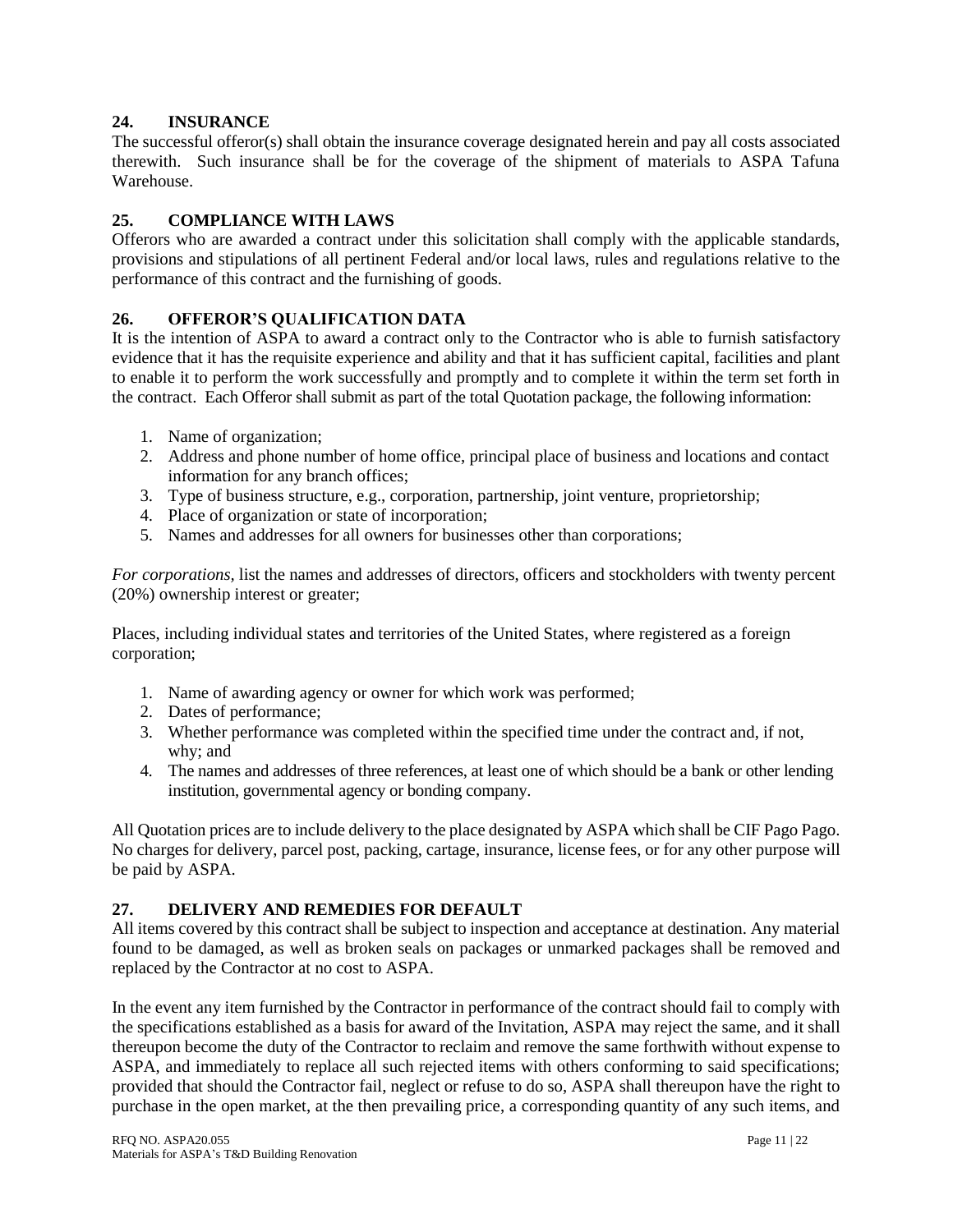to deduct from any monies due or that may thereafter become due to the Contractor the difference between the price named in the contract and the actual cost thereof to ASPA. In addition and without limiting any other remedies available to ASPA, the Contractor shall be liable for all losses, costs and expenses incurred by ASPA.

Acceptance of items at destination shall not relieve the Contractor from the obligation to correct any incomplete, inaccurate, or defective deliveries in accordance with these General Conditions. The time of delivery as set forth herein is an integral part of this Invitation and resulting contract. If Contractor fails to make delivery within the time established and agreed upon by both parties, ASPA may, at its option, declare the Contractor to be in default, and his Quotations and resulting contract to be null and void or ASPA shall charge the Contractor a fee of \$100 per day until the default has been remedied.

Contractors shall be excused from performing hereunder during the time and to the extent that they are prevented from obtaining, delivering, or performing in the customary way because of fire, strike, acts of God, partial or total interruption, providing it is satisfactorily established that the non-performance is not due to fault or negligence of the party not performing.

Offeror shall indicate in its Quotation the lead time for delivering.

ASPA shall be notified by the vendor if the product ordered cannot be delivered within the time period to give ASPA the opportunity to secure product elsewhere.

ASPA reserves the right to purchase products on open market if vendor cannot supply products within time specified in this contract.

### **28. PRODUCT GUARANTEE**

Products sold under the contract must be guaranteed by the vendor.

Orders not filled and partials shall be indicated on the packing list. Vendor shall inform the Warehouse Manager of anticipated date for unfilled and partial orders.

## **29. RETURN POLICY**

Products can be returned for full credit within 30 days from the date of purchase. If an item is received damaged or defective, the vendor will replace the item at no charge. Should ASPA encounter a warranty/return issue, the product will be returned to the vendor for full credit or a replacement.

### **30. SPECIFICATIONS**

All specifications included as a part of this Invitation are designed to set forth the level of quality and performance desired by ASPA, and is intended to be descriptive, not restrictive. Whenever any article, material, or equipment is described by use of a product or brand name, or by using the name of a manufacturer or vendor, the use of same is for informative purposes only, and the term "or equal" if not inserted, is implied.

Offerors may submit alternate offers on items they deem to be equal or superior in quality and performance to the specifications set forth. However, such offers must designate the manufacturer, brand or trade name, and model number of the items offered, and be accompanied by descriptive material in the form of literature, catalog cuts and specifications fully describing the items proposed, and detailing any deviations from the specification established by ASPA. Failure to provide this information will be at Offeror's risk and may be cause for rejection of the items offered.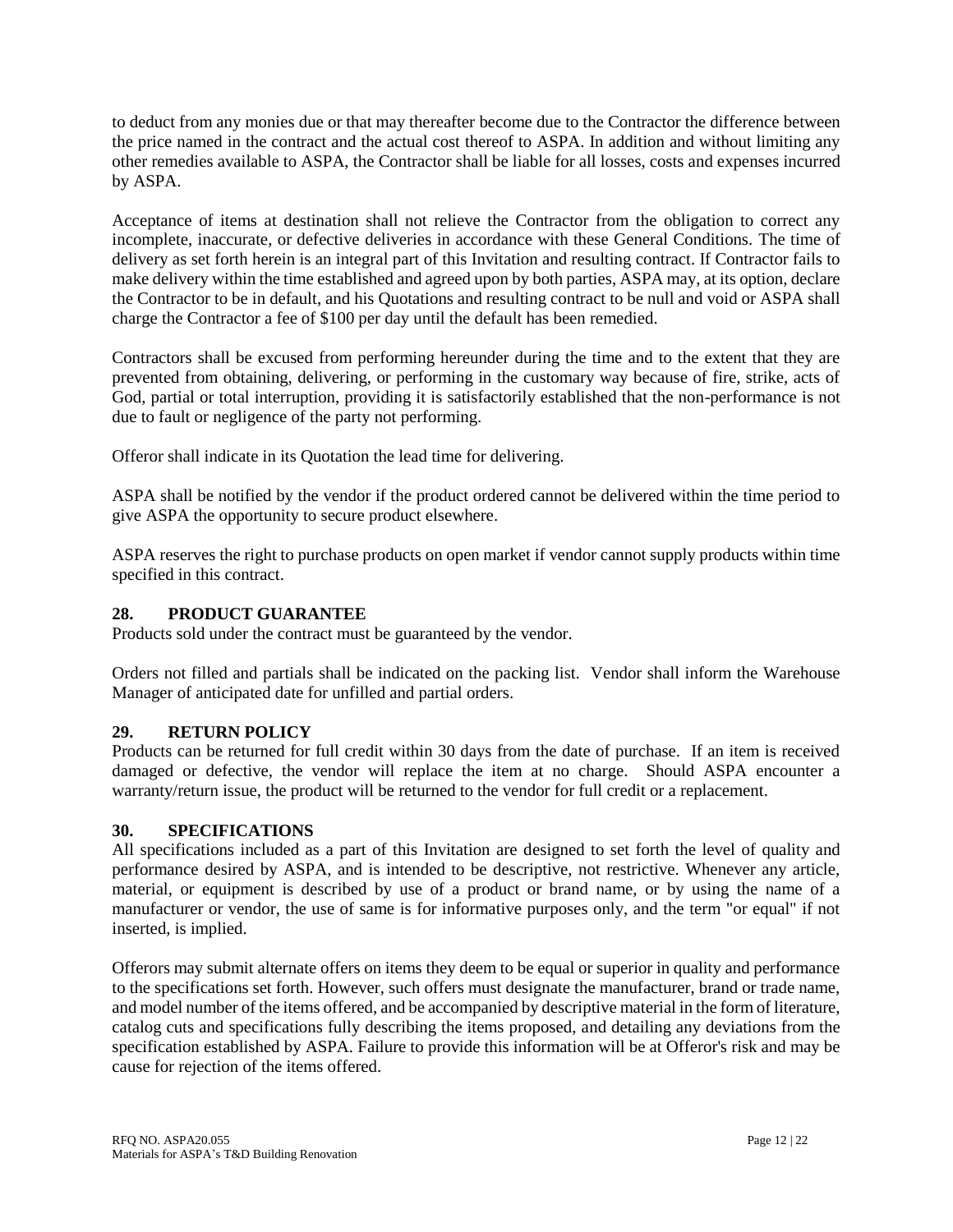ASPA reserves the right to require such additional information, samples and, if practicable, demonstration of items offered as may be necessary to allow a full and complete evaluation of all Quotations. Samples and/or demonstrations will be supplied promptly and free of charge to ASPA. Failure to provide samples within a set of business days agreed upon by both parties may be grounds for Quotation rejection. Samples will upon request, and if not destroyed by testing, be returned at the Offeror's expense.

The responsibility to determine the equivalence of quality and performance of any item offered to the specifications established for this Invitation rests solely with ASPA and its decision shall be final.

ASPA reserves the right to require such additional information, samples and, if practicable, demonstration of items.

# **31. INDEMNIFICATION**

Contractor agrees to investigate, defend and hold ASPA harmless from and against any and all loss, damage, liability, claims, demands, detriments, cost, charges and expense (including attorney's fees), and causes of action of whatsoever character which ASPA may incur, sustain or be subjected to, arising out of or in any way connected to the services to be performed by Contractor or subcontractor under this Contract and arising from any cause, except the sole negligence of ASPA.

## **32. AWARD, CANCELLATION, AND REJECTION**

Contract award shall be made to the responsible Offeror submitting the lowest responsive Quotation. No other factors or criteria, unless otherwise stated, shall be used in the evaluation.

ASPA reserves the right to waive any minor irregularities in the Quotation received. The Procurement Manager shall have the authority to award, cancel, or reject Quotations, in whole or in part for any one or more items if she determines it is in the best public interest. It is the policy of ASPA to award contracts to qualified Offerors. ASPA reserves the right to increase or decrease the quantity of the items for award and make additional awards for the same type items based on the quotation prices for a period of thirty (30) days after the original award.

## **33. MULTIPLE QUOTATIONS – COLLUSION**

If more than one Quotation is submitted by any one party or in the name of its clerk, partner or other person; all Quotations submitted by said party may be rejected by ASPA. This shall not prevent an Offeror from submitting alternate Quotations when called for. A party who has proposed prices on materials is not thereby disqualified from quoting prices to other Offerors or from submitting a Quotation directly to ASPA.

If ASPA believes that collusion exists among any Offerors, none of the participants in such collusion shall be considered. Quotations in which the contract prices are unbalanced or unrealistic may be rejected at ASPA's sole discretion.

## **34. ASSIGNMENT**

The Contractor's obligation and duties under this contract shall not be assigned in whole or in part by the Contractor without the prior written approval of ASPA.

## **35. CONTINGENT FEES**

The Offeror represents that it has not retained a person to solicit or secure an ASPA contract upon an agreement or understanding for a commission, percentage, brokerage, or contingent fee; except for retention or bona fide employees or bona fide established commercial selling agencies for the purpose of securing business.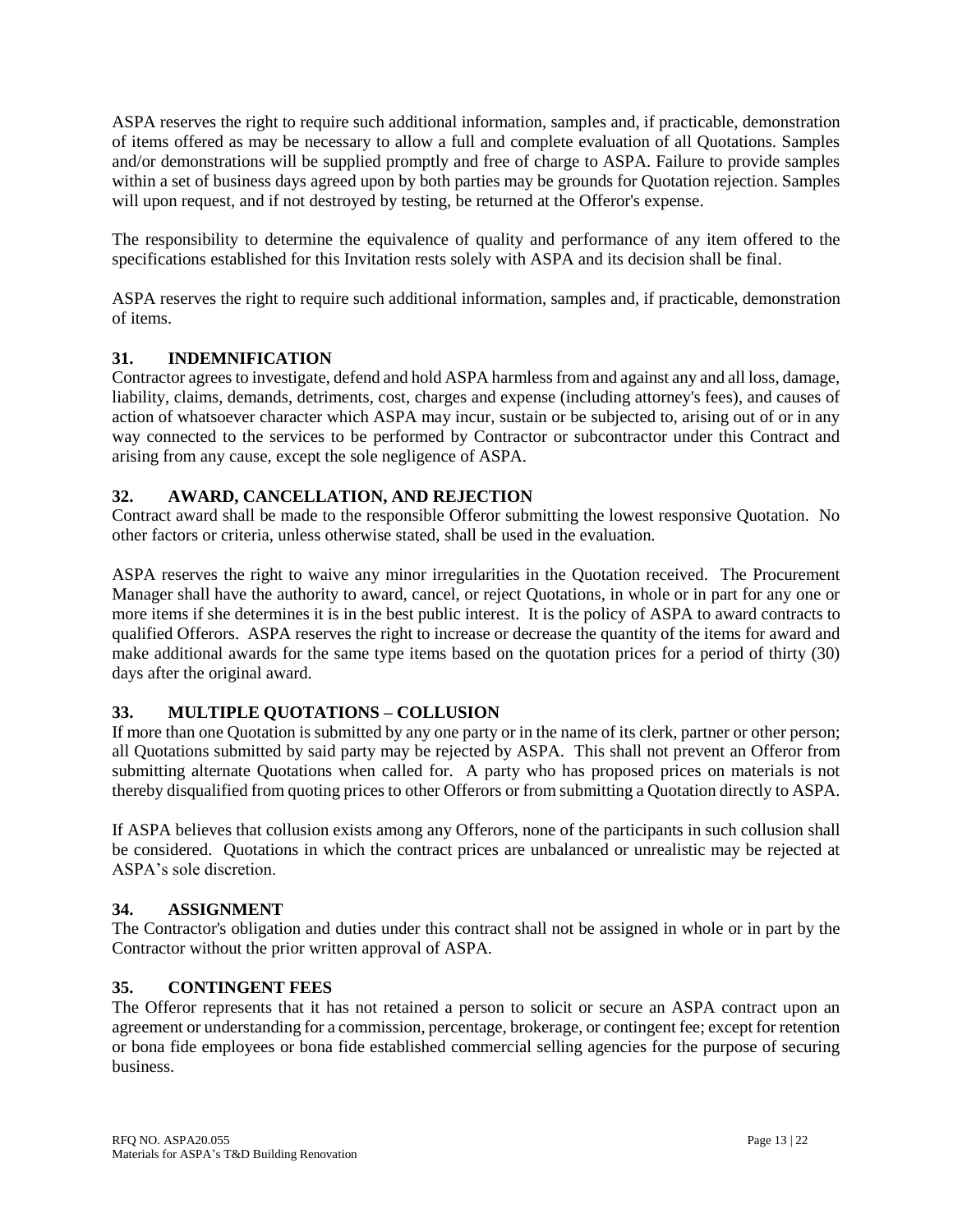### **36. WITHDRAWAL OF QUOATION**

Any Quotation may be withdrawn prior to the scheduled time for the opening of Quotations by notifying ASPA in a written request. No Quotation may be withdrawn after the time schedule for opening of Quotations.

### **37. EXECUTION OF CONTRACT**

The Contractor shall, after receiving the Notice of Award, sign a contract within ten (10) days and deliver to ASPA the contract, together with all any requirements included in this Quotation document.

### **38. RFQ CONDITIONS**

This RFQ does not commit ASPA to award a contract or to pay any cost incurred in the preparation of a Quotation. The American Samoa Power Authority reserves the right to:

- Reject any Offeror for being non-responsive to Quotation requirements contained in this RFQ or for being non-responsible;
- Reject all Quotations and reissue an amended RFQ;
- Negotiate a contract with the Offeror selected for award; and
- Waive any non-material violations of rules contained in this RFQ.

ASPA reserves the right to issue any addendum to this RFQ. Offerors shall send ASPA a signed form confirming receipt of any addendum, and shall submit supporting/additional information as required by any addendum. In the event that an Offeror fails to acknowledge receipt of any such addendum in the space provided, such Offeror's Quotation shall be considered irregular and will be accepted by ASPA only if it is in ASPA's best interest, as determined by ASPA in its sole discretion. In the event that addenda are not received until after the Offeror has submitted its Quotation, a supplementary Quotation may be submitted revising the original Quotation. Such supplementary Quotations must be received by ASPA prior to the closing date and time.

### **39. PRICES**

*All prices Quotation shall be firm and not subject to increase if accepted during the acceptance period*. Quotations containing an "escalation clause" will not be considered unless specifically authorized by ASPA in the Request for Quotes.

For each item Quotation, a unit price and a total for the quantity must be stated. The unit price shall always control.

All prices shall be CIF (Cost, Insurance and Freight) destination (Pago Pago). The seller is permitted to transport the goods to the American Samoa Power Authority at his own expense and risk.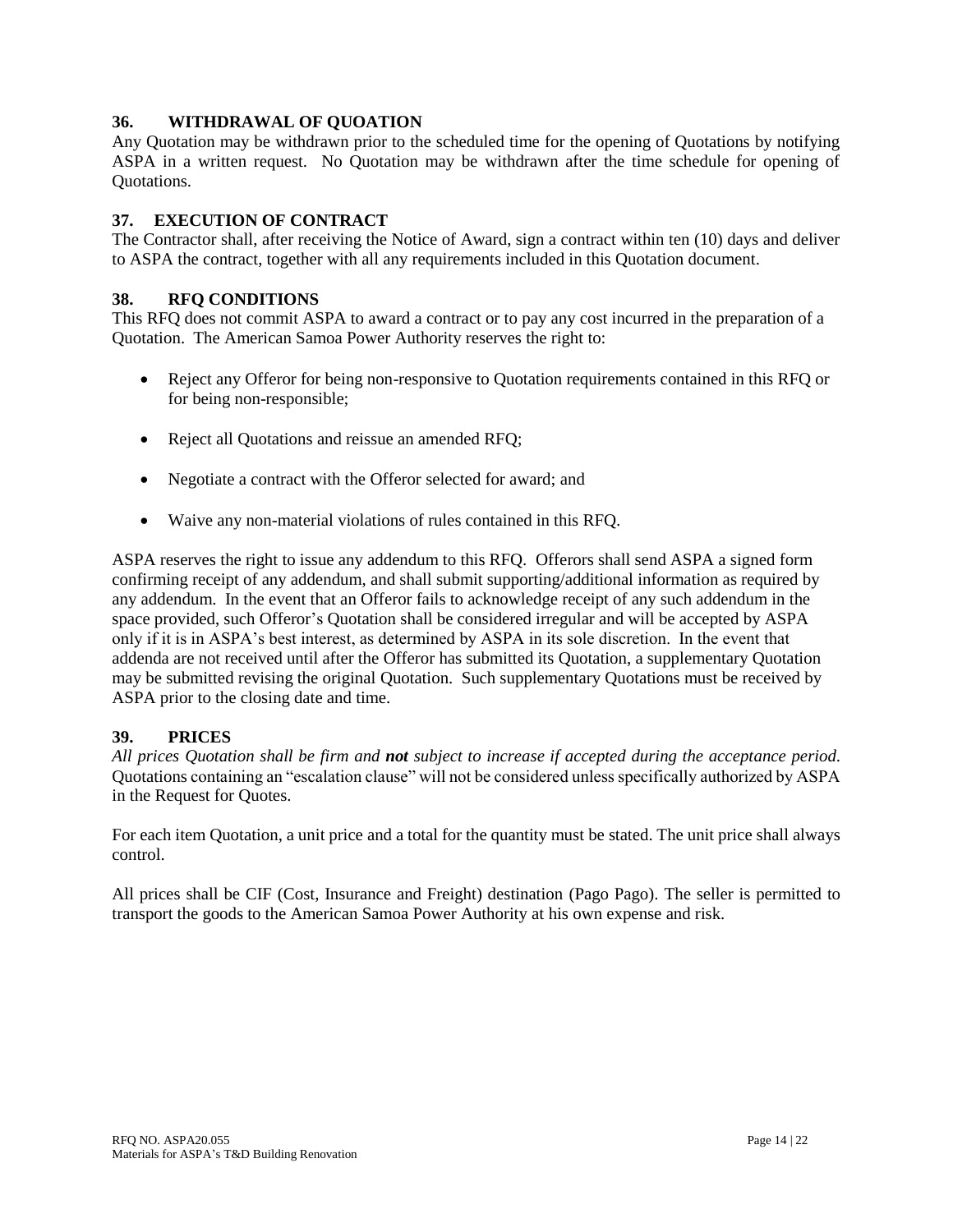# **ATTACHMENT A OFFEROR'S TRANSMITTAL FORM**

Date: \_\_\_\_\_\_\_\_\_\_\_\_\_\_\_\_\_\_\_\_\_\_\_\_\_

AMERICAN SAMOA POWER AUTHORITY American Samoa Government

To Whom It May Concern:

The undersigned (hereafter called an Offeror), (Corporation, Partnership or Individual) hereby proposes and agrees to furnish all the necessary information pertaining to:

#### **RFQ NO.ASPA20.055** PROJECT NAME: **MATERIALS FOR ASPA'S T&D BUILDING RENOVATION**

In accordance with the Materials Specification (Attachment B), General Terms and Conditions, the Project Specifications, Approved Design and Construction Plans, and other procurement requirements specified in this document for the prices stated in the itemized Quotation form(s) attached hereto, plus any and all sums to be added and/or deducted resulting from all extra and/or omitted work in accordance with the unit and/or lump sum prices stated in the itemized Quotation form attached hereto.

The undersigned has read and understands the Quotation requirements, and is familiar with and knowledgeable of the local conditions at the island-wide location(s) where the work is to be performed. The Offeror has read the RFQ Instructions and General Terms and Conditions attached to ascertain that all of the requirements (see boxes) of the Quotation are submitted in the Quotation envelope, with an original, one PDF electronic copy, and five (5) hard copies, at the date and time for Quotation opening. (See Page 6 of this document, "SPECIAL NOTICE TO PROSPECTIVE OFFERORS" to verify that all submittal requirement boxes have been checked).

Signed Seal

Date: \_\_\_\_\_\_\_\_\_\_\_\_\_\_\_\_\_\_\_\_\_\_\_\_\_\_\_\_\_\_\_\_\_

\_\_\_\_\_\_\_\_\_\_\_\_\_\_\_\_\_\_\_\_\_\_\_\_\_\_\_\_\_\_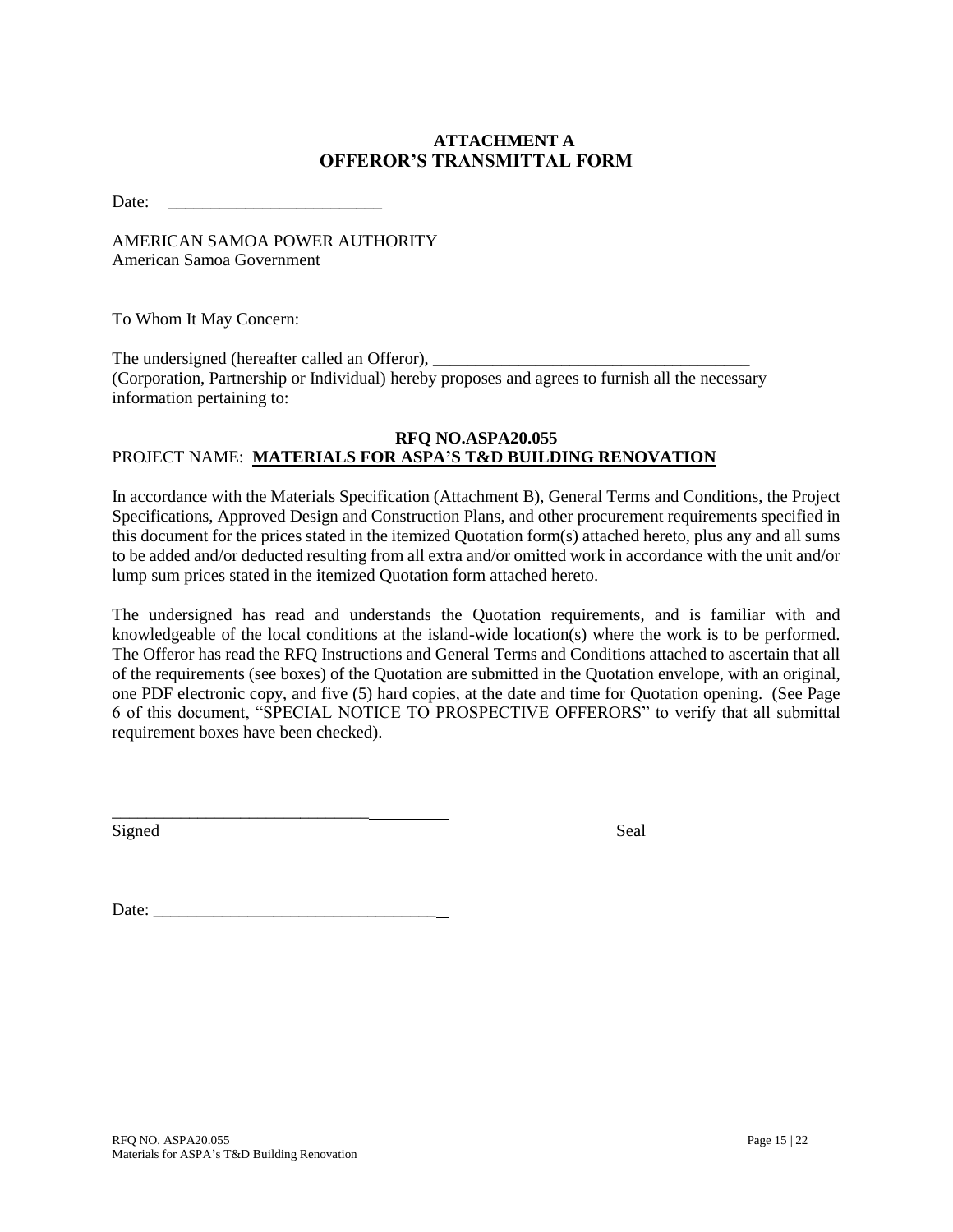# **ATTACHMENT B – BID FORM**

**(Attached Separately)**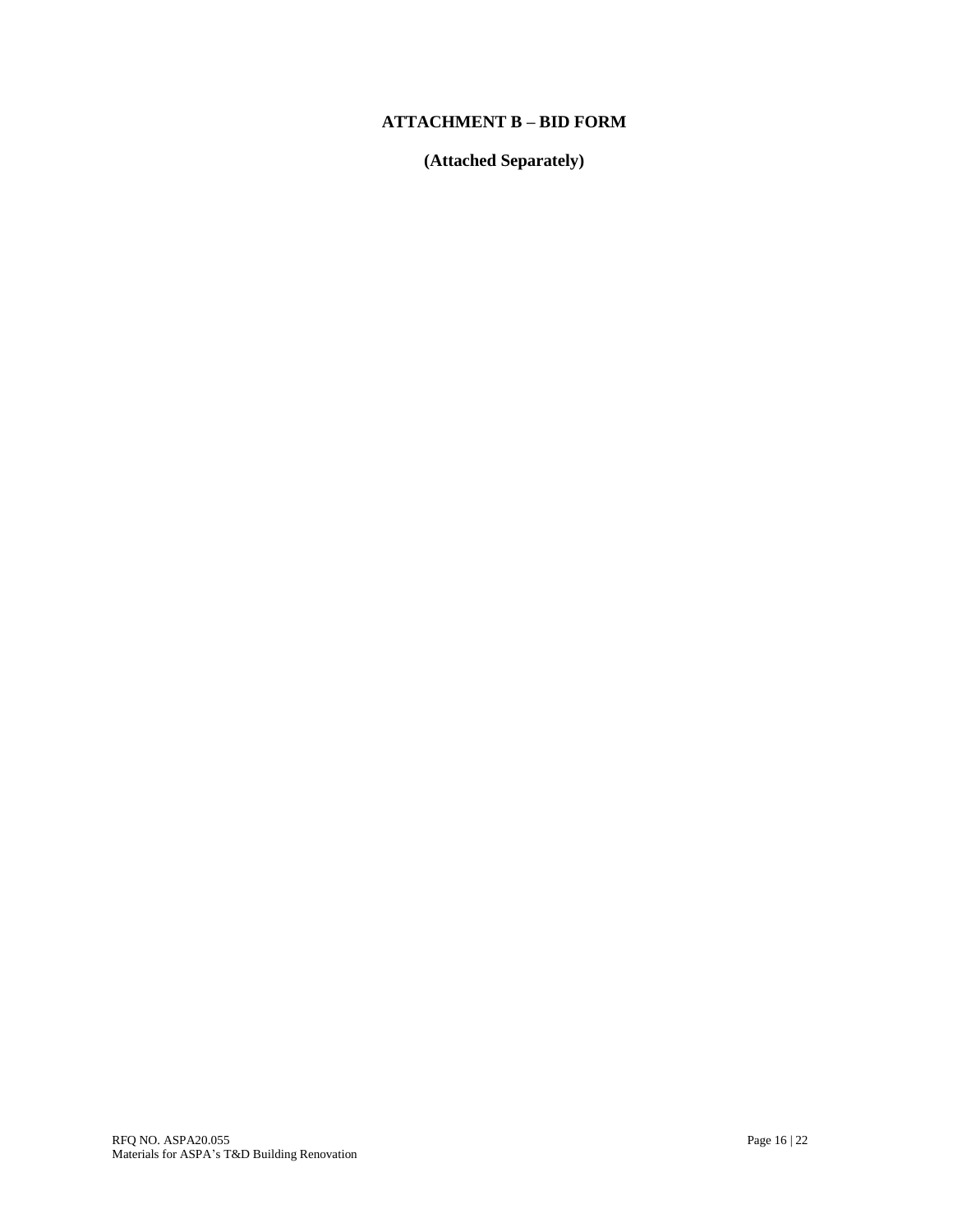# **ATTACHMENT C**

### **OFFEROR'S QUALIFICATIONS SHEET**

(Please Print or Type and Complete All Sections. An incomplete section will be considered nonresponsive. Use additional sheets if necessary.)

| 1. | Name of Offeror<br><u> 1980 - Johann Barn, mars an t-Amerikaansk politiker (</u>                                                                                                                                                                                                                                                                                                                                                                                                                                      |  |  |  |
|----|-----------------------------------------------------------------------------------------------------------------------------------------------------------------------------------------------------------------------------------------------------------------------------------------------------------------------------------------------------------------------------------------------------------------------------------------------------------------------------------------------------------------------|--|--|--|
| 2. |                                                                                                                                                                                                                                                                                                                                                                                                                                                                                                                       |  |  |  |
| 3. | <b>Business Address/e-mail</b>                                                                                                                                                                                                                                                                                                                                                                                                                                                                                        |  |  |  |
| 4. | Telephone, Fax and Official Contact Person                                                                                                                                                                                                                                                                                                                                                                                                                                                                            |  |  |  |
| 5. | Type of Business Structure (Please check)                                                                                                                                                                                                                                                                                                                                                                                                                                                                             |  |  |  |
|    | Partnership<br>Joint Venture<br>Corporation _______                                                                                                                                                                                                                                                                                                                                                                                                                                                                   |  |  |  |
|    | Proprietorship                                                                                                                                                                                                                                                                                                                                                                                                                                                                                                        |  |  |  |
|    | NOTE: Corporations must complete the recordation of their Articles of Incorporation, which is<br>evidenced by the Certificate of Incorporation issued by the Treasurer of the American Samoa<br>Government. Copies of partnership agreements and articles of incorporation should be submitted<br>to the Revenue Branch along with this application form and relevant documents. Aliens cannot<br>operate sole ownership enterprises, and partnerships with aliens are subject to review by the<br>Immigration Board. |  |  |  |
| 6. | Number of years the Offeror has been engaged in its current company business under the present                                                                                                                                                                                                                                                                                                                                                                                                                        |  |  |  |
| 7. | Type of work generally performed by Offeror                                                                                                                                                                                                                                                                                                                                                                                                                                                                           |  |  |  |
|    |                                                                                                                                                                                                                                                                                                                                                                                                                                                                                                                       |  |  |  |
|    |                                                                                                                                                                                                                                                                                                                                                                                                                                                                                                                       |  |  |  |

8. List all major projects of a similar nature for the supply of materials for Water Pipe Projects, which have been completed by the Offeror within the last three years, the total dollar amount of each project and the owner/contact person as a reference (attach additional sheets as necessary).

| • Order Name   |                     |
|----------------|---------------------|
| Date Completed | Total Order Cost \$ |
| Name of Owner  |                     |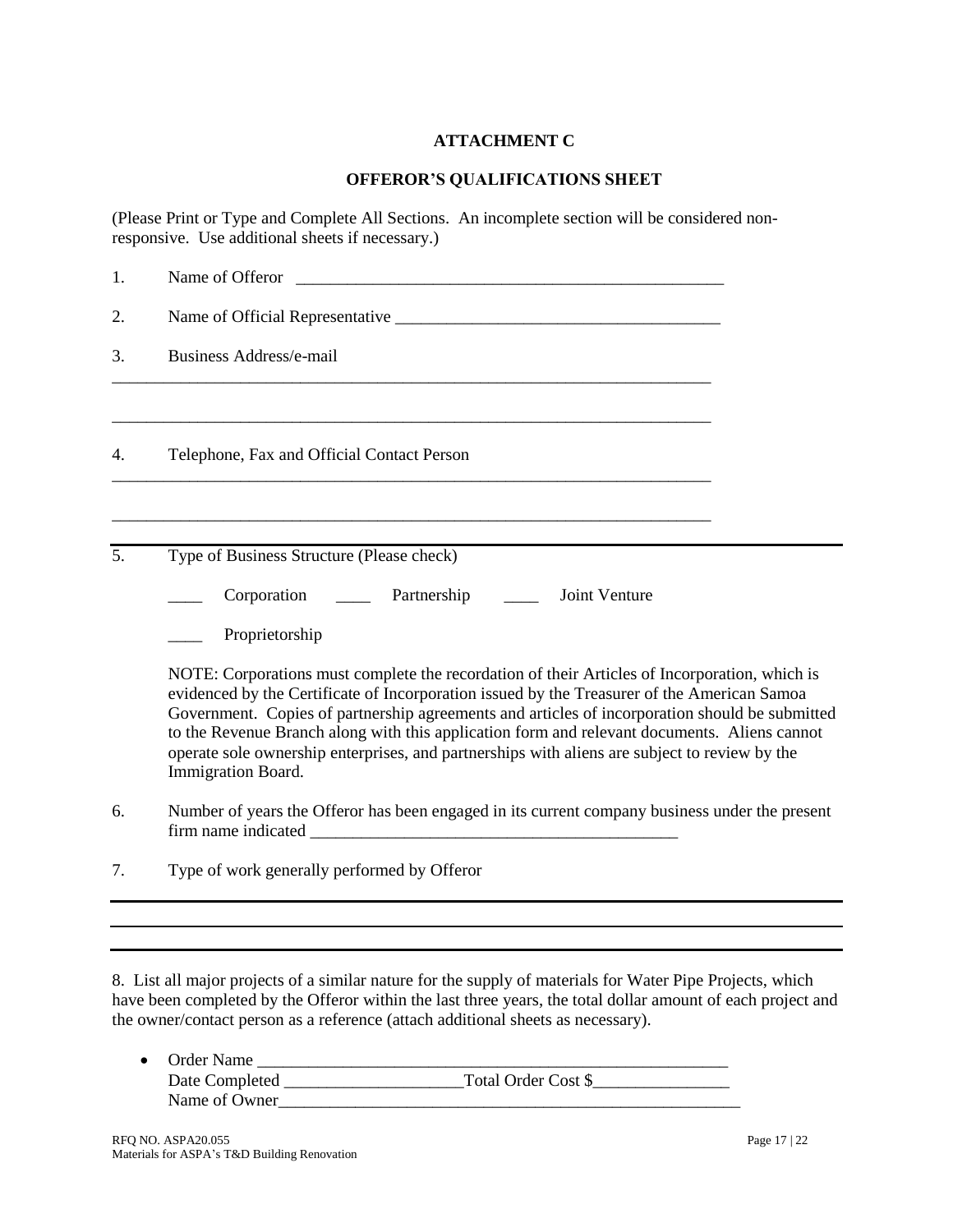Owner's phone number

- Order Name \_\_\_\_\_\_\_\_\_\_\_\_\_\_\_\_\_\_\_\_\_\_\_\_\_\_\_\_\_\_\_\_\_\_\_\_\_\_\_\_\_\_\_\_\_\_\_\_\_\_\_\_\_\_\_\_ Date Completed \_\_\_\_\_\_\_\_\_\_\_\_\_\_\_\_\_\_\_\_\_Total Order Cost \$\_\_\_\_\_\_\_\_\_\_\_\_\_\_\_\_ Name of Owner\_\_\_\_\_\_\_\_\_\_\_\_\_\_\_\_\_\_\_\_\_\_\_\_\_\_\_\_\_\_\_\_\_\_\_\_\_\_\_\_\_\_\_\_\_\_\_\_\_\_\_\_\_\_ Owner's phone number\_\_\_\_\_\_\_\_\_\_\_\_\_\_\_\_\_\_\_\_\_\_\_\_\_\_\_\_\_\_\_\_\_\_\_\_\_\_\_\_\_\_\_\_\_\_\_
- Order Name \_\_\_\_\_\_\_\_\_\_\_\_\_\_\_\_\_\_\_\_\_\_\_\_\_\_\_\_\_\_\_\_\_\_\_\_\_\_\_\_\_\_\_\_\_\_\_\_\_\_\_\_\_\_\_\_ Date Completed \_\_\_\_\_\_\_\_\_\_\_\_\_\_\_\_\_\_\_\_\_Total Order Cost \$\_\_\_\_\_\_\_\_\_\_\_\_\_\_\_\_ Name of Owner\_\_\_\_\_\_\_\_\_\_\_\_\_\_\_\_\_\_\_\_\_\_\_\_\_\_\_\_\_\_\_\_\_\_\_\_\_\_\_\_\_\_\_\_\_\_\_\_\_\_\_\_\_ Owner's phone number

9. Have you ever sued or been sued by any Government Agency?

10. If so, name the agency and reasons thereof

### 11. If so, state case settlement, if settled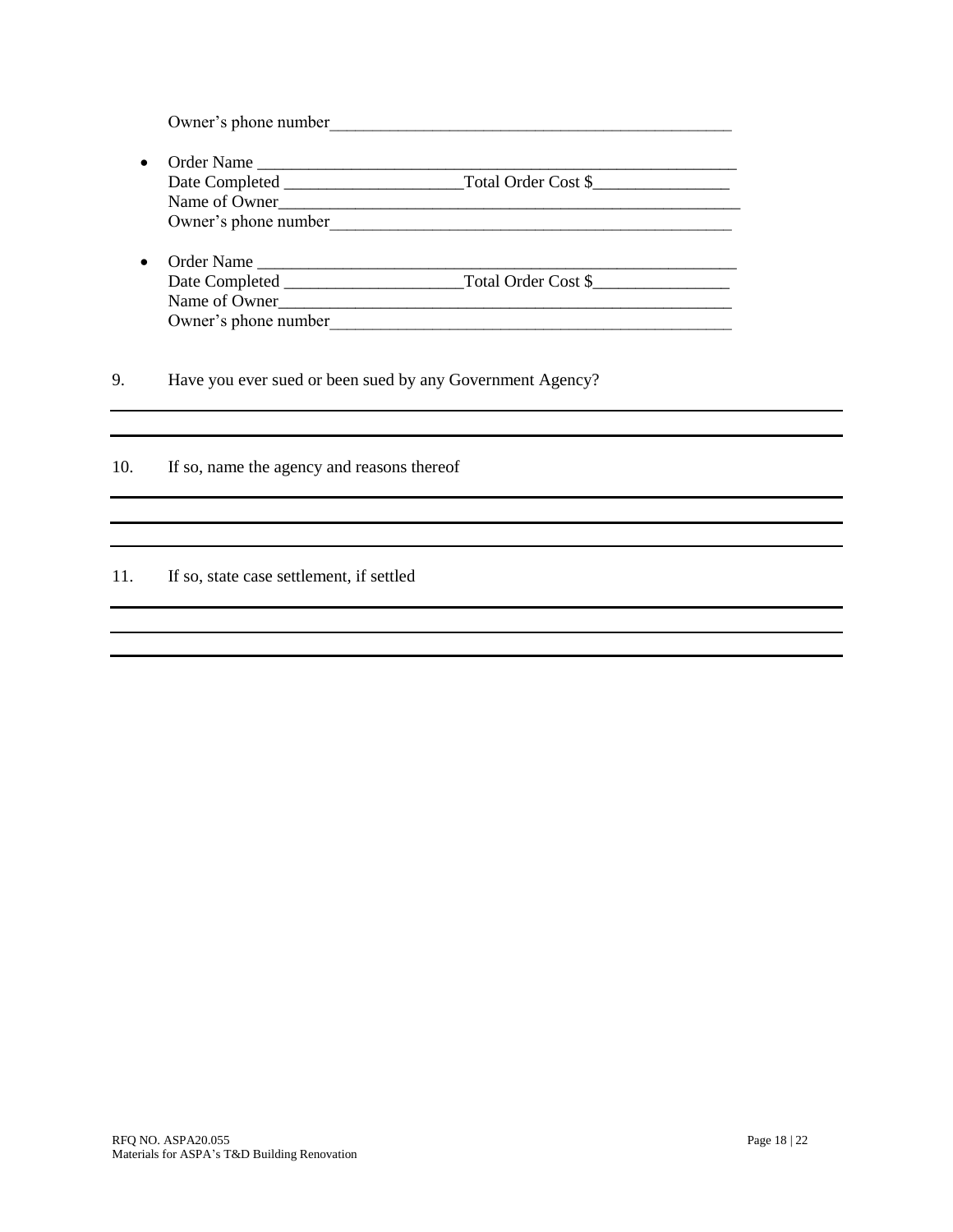## **ATTACHMENT D**

### **DISCLOSURE STATEMENTS**

|    |       | This form must be completed by all Offerors and submitted with the Quotation.                                                             |                                          |  |
|----|-------|-------------------------------------------------------------------------------------------------------------------------------------------|------------------------------------------|--|
|    |       |                                                                                                                                           |                                          |  |
|    |       | submitted the attached Quotation:                                                                                                         | (Name of company) , the Offeror that has |  |
|    |       | (Complete one of the two following statements)                                                                                            |                                          |  |
| 1. |       | I have no immediate relatives (parents, children or siblings) who are currently employed<br>by the American Samoa Power Authority (ASPA). |                                          |  |
|    |       | (Signed)                                                                                                                                  | (Title)                                  |  |
| 2. | ASPA. | I have immediate relatives (parents, children or siblings) who are currently employed by                                                  |                                          |  |
|    |       | Their names and positions in are as follows.                                                                                              |                                          |  |
|    | Name  | Relationship to Offeror                                                                                                                   | Position in ASPA                         |  |
|    |       |                                                                                                                                           |                                          |  |
|    |       |                                                                                                                                           |                                          |  |
|    |       |                                                                                                                                           |                                          |  |
|    |       | (Signed)                                                                                                                                  | (Title)                                  |  |

Note: It is not against ASPA procurement rules for the relatives of ASPA employees to Quotation on and receive government contracts provided they disclose such relationships at the time of opening.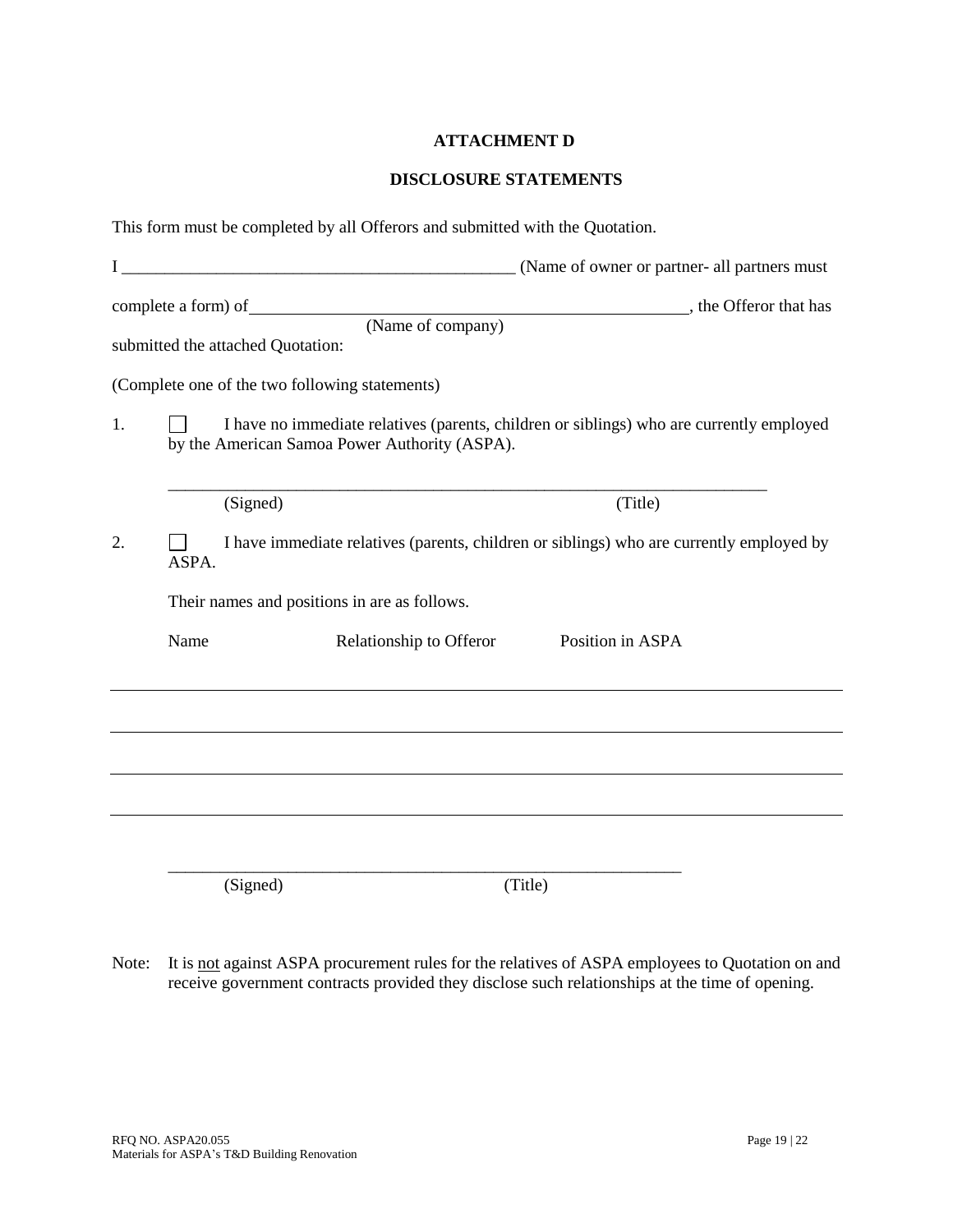# **ATTACHMENT E**

## **NON-COLLUSION AFFIDAVIT OF PRIME OFFEROR**

being first duly sworn deposes and says that:

| He / She is                       | (Owner, Partner,     |
|-----------------------------------|----------------------|
| Representative or Agent) of       | the Offeror that has |
| submitted the attached Quotation. |                      |

2. He is fully informed regarding the preparation and contents of the attached Quotation and of all pertinent circumstances regarding such Quotation.

3. Such Quotation is genuine and is not a collusive or false Quotation.

4. Neither the said Offeror nor any of its officers, partners, owner, agents, representatives, employees or parties in interest, including this affiant, has in any way colluded, conspired, connived or agreed, directly or indirectly with any other Offeror, firm or person to submit a collusive or false Quotation in connection with the Contract for which the attached Quotation has been submitted or to refrain from any connection with such Contract, or has in any manner, directly or indirectly, sought by agreement or collusion or communication or conference with any other Offeror, or to secure through any collusion, conspiracy, connivance or unlawful agreement any advantage against American Samoa Power Authority or any person interested in the proposed Contract; and

5. The price or prices quoted in the attached Quotation are fair and proper, and are not tainted by any collusion, conspiracy, connivance or unlawful agreement on the part of the Offeror or any of its agent's representatives, owners, employees, or parties in interest, including this affiant.

(Signed)

(Title)

Subscribed and sworn to before me

This day of , 2020.

\_\_\_\_\_\_\_\_\_\_\_\_\_\_\_\_\_\_\_\_\_\_\_\_ \_\_\_\_\_\_\_\_\_\_\_\_\_\_\_\_\_\_\_\_\_\_\_

(Signed) (Title)

My Commission expires: \_\_\_\_\_\_\_\_\_\_\_\_\_\_\_\_\_\_\_\_\_\_\_\_\_\_\_\_, 2020.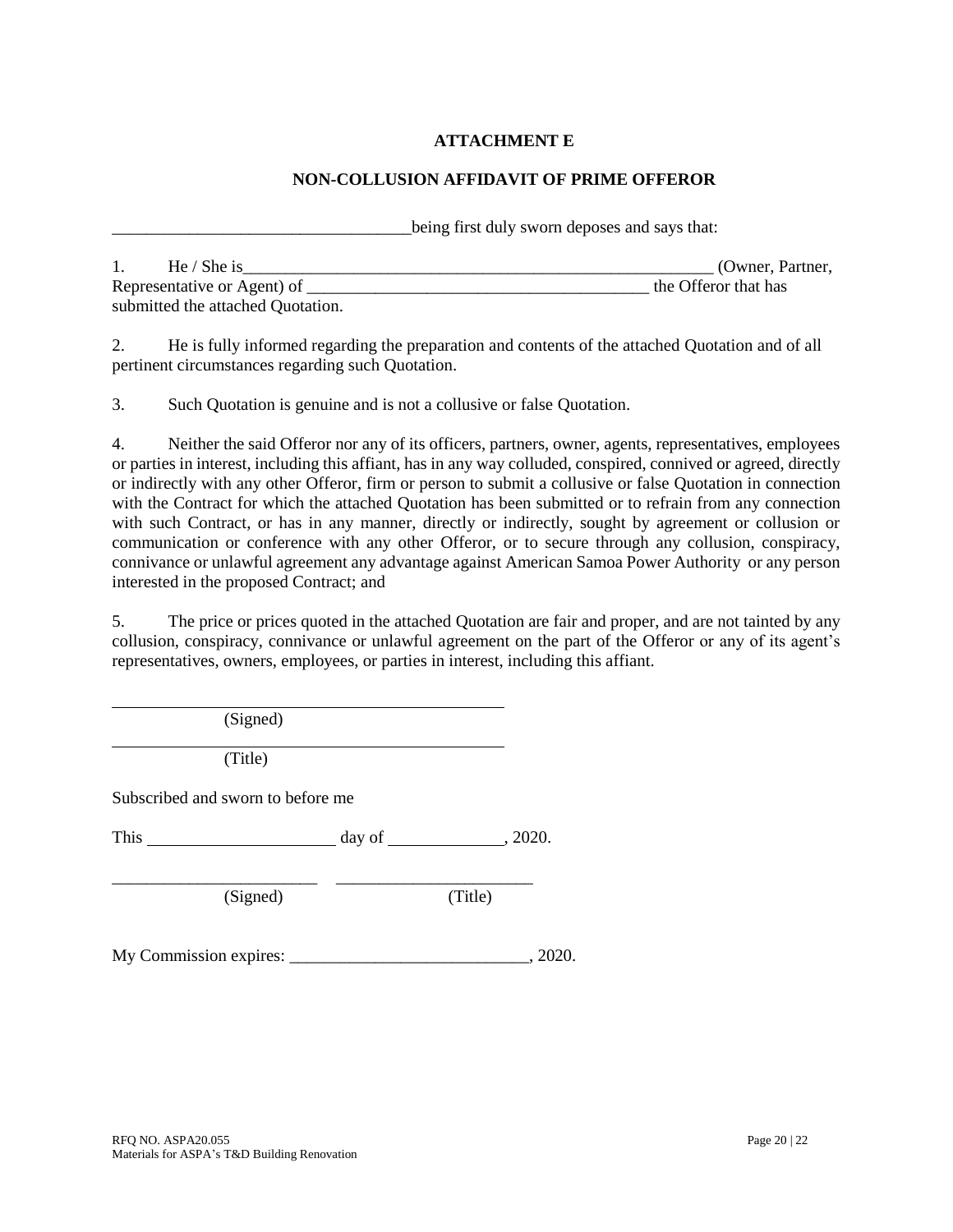## **ATTACHMENT F TECHNICAL SPECIFICATIONS**

**(Attached Separately)**